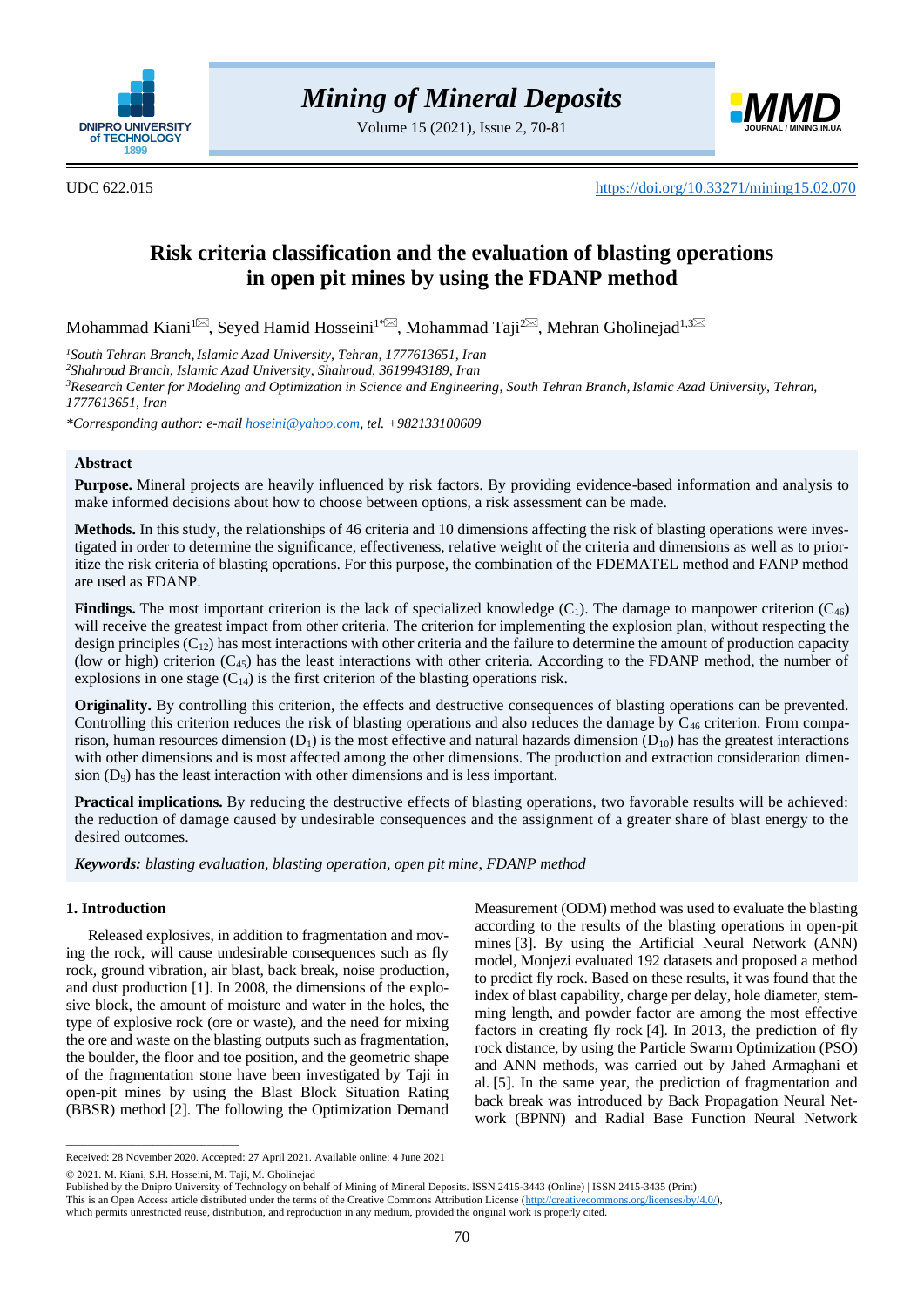(RBFNN) [\[6\].](#page-9-5) In 2014, the prediction of ground vibration by the ANN methodology was also studied [\[7\].](#page-9-6) Marto et al. (2014), in order to predict fly rock, investigated the parameters of 113 blast operations by using ANN and Imperialist Competitive Algorithm (ICA) [\[8\].](#page-9-7) In 2014, the prediction of fly rock by using the ANN method and Multivariate Regression Analysis (MVRA) was also investigated by Trivedi [\[9\].](#page-9-8) In 2013 and 2014, new models were presented, which were to be used as forms of risk assessment in blasting operations to predict back break, rock fragmentation, and flyrock [\[10\],](#page-9-9) [\[11\].](#page-9-10) In 2016, fragmentation control was carried out by Singh. In this work, a systematic study was conducted investigating the impact of blasting design parameters on rock fragmentation by taking photographs of all the stages of the blast and after rock fragmentation for software analysis of the photos in the mines of India [\[12\].](#page-9-11) In 2017, rock fragmentation studies, back break, and the most effective explosive pattern and design were carried out by using Mutual Information (MI) methods at the Meydook copper mine [\[13\],](#page-10-0) Particle Swarm Optimization (PSO) [\[14\],](#page-10-1) and Data Envelopment Analysis (DEA) [\[15\]](#page-10-2) have been studied.

Studies are only intended to predict the risks of blasting operations or methods for investigating and managing the risks of mining projects. In addition to predicting and investigating one or more destructive effects of blasting operations, attention should be paid to all the criteria for the risk of blasting operations in open-pit mines. This creates the overall risk of the blasting operations to be investigated and, by identifying the relationships and ranking of risk criterion through blasting operations, it reduces the risk of blasting in mining projects. For this purpose, by defining all the effective criteria that have an effect on the risk of blasting operations from research findings and expert opinions in this paper, the Decision Making Trial and Evaluation (DEMATEL) method was first developed to establish a communication-mapping structure to determine the causal relationship between the dimensions and criteria based on graph theory. It is possible to determine the relationship between the criteria by dividing the causes and effects [\[16\].](#page-10-3) This methodology was developed by Fontela & Gabus (1971), and was used in 1976 with a view of using the experts in scientific, political, and economic fields. The DEMATEL method accommodates visual programming and problem-solving so that the related factors can be categorized as causes and effects. In this case, the final result of DEMATEL is a visual map in which the relationship between the criteria is displayed [\[17\].](#page-10-4) Following the DEMATEL method, the Analytic Network Process (ANP) method can be used to rank each criterion [\[18\],](#page-10-5) [\[19\].](#page-10-6) The DANP method was introduced in 2008 by Yang et al. In this method, the interrelationship between the criteria and the dimensions of the problem is obtained by the DEMATEL method; then, the weight of the impact of the criteria and the dimensions can be calculated by using the concept of ANP [\[20\].](#page-10-7)

Therefore, in this paper, the combination of the two methods of DEMATEL and ANP, called DANP, is used to determine the relationships and calculate the weight of the criteria causing a risk of the blasting operations according to Figure 1.

## **2. Determine the dimensions and criteria that affect the risk of blasting operations**

In studies on identifying hazards and assessing the impact of any risk in the field of mine blasting, only a few major factors have been considered. Owing to the connection between the criteria for blasting operations, all the criteria must be simultaneously considered in order to measure the impact of effective measures on each other.



*Figure 1. Flowchart of the ranking of blasting operation risk parameters*

*Table 1. Dimensions of blasting operations risk in open pit mines*

|     |                                            | Determining the effective dimensions of blasting<br>operations risk                                                                                                                                   |  |  |  |
|-----|--------------------------------------------|-------------------------------------------------------------------------------------------------------------------------------------------------------------------------------------------------------|--|--|--|
|     |                                            |                                                                                                                                                                                                       |  |  |  |
|     |                                            |                                                                                                                                                                                                       |  |  |  |
|     |                                            | Determining the effective criteria of blasting<br>operations risk                                                                                                                                     |  |  |  |
|     |                                            |                                                                                                                                                                                                       |  |  |  |
|     |                                            | Determining the relationship between criteria using<br>the FDEMATEL method                                                                                                                            |  |  |  |
|     |                                            |                                                                                                                                                                                                       |  |  |  |
|     |                                            | Calculating the weight of the criteria using the<br>FDANP method                                                                                                                                      |  |  |  |
|     |                                            |                                                                                                                                                                                                       |  |  |  |
|     |                                            | Prioritizing and determining the most important<br>criteria for blasting operations risk                                                                                                              |  |  |  |
|     | parameters                                 | Figure 1. Flowchart of the ranking of blasting operation risk                                                                                                                                         |  |  |  |
|     |                                            |                                                                                                                                                                                                       |  |  |  |
|     |                                            | In general, the dimensions and criteria for blasting opera-<br>tions are divided into three main categories: quantitative, qua-<br>litative, and quantitative-qualitative. In analytical studies, the |  |  |  |
|     |                                            | independent aspect or the dependence of dimensions and cri-                                                                                                                                           |  |  |  |
|     |                                            | teria must also be taken into account. In this regard, in addition                                                                                                                                    |  |  |  |
|     |                                            | to the criteria presented on the basis of previous research stud-                                                                                                                                     |  |  |  |
|     |                                            | ies, the conditions of the blasting operations at the open-pit                                                                                                                                        |  |  |  |
|     |                                            | mine of Isfahan Stone Mobarake Iron & Steel Co need to be<br>investigated. It can be seen that the impact dimensions on the                                                                           |  |  |  |
|     |                                            | risk of the blasting operations are in accordance with expert                                                                                                                                         |  |  |  |
|     | opinions as shown in Table 1.              |                                                                                                                                                                                                       |  |  |  |
|     |                                            |                                                                                                                                                                                                       |  |  |  |
|     |                                            | Table 1. Dimensions of blasting operations risk in open pit mines                                                                                                                                     |  |  |  |
| No. |                                            | Dimensions                                                                                                                                                                                            |  |  |  |
|     |                                            | Human resources operation<br>Knowledge, skill and staffing                                                                                                                                            |  |  |  |
|     |                                            | Health and safety                                                                                                                                                                                     |  |  |  |
| 1   | Human resources                            | <b>Behavioral</b> features                                                                                                                                                                            |  |  |  |
|     |                                            | Technical skills and competences                                                                                                                                                                      |  |  |  |
|     |                                            | Cognitive skills                                                                                                                                                                                      |  |  |  |
|     |                                            | Safety regulations                                                                                                                                                                                    |  |  |  |
| 2   | <b>Execution factors</b>                   | Terms implementation<br>of explosion operation                                                                                                                                                        |  |  |  |
|     |                                            | Precision in performance                                                                                                                                                                              |  |  |  |
|     |                                            | Geology of area                                                                                                                                                                                       |  |  |  |
| 3   | Operational conditions                     | Environmental conditions                                                                                                                                                                              |  |  |  |
|     |                                            | Number of blast operations                                                                                                                                                                            |  |  |  |
| 4   | Rock engineering                           | Rock quality                                                                                                                                                                                          |  |  |  |
| 5   | Drilling operations                        | <b>Blast</b> hole                                                                                                                                                                                     |  |  |  |
|     | <b>Blasting operation</b>                  | Blast holes pattern                                                                                                                                                                                   |  |  |  |
| 6   | design                                     | Components of explosive<br>operation design                                                                                                                                                           |  |  |  |
| 7   | Explosive block                            | <b>Blast block specifications</b>                                                                                                                                                                     |  |  |  |
|     | Effects and results of blast-              |                                                                                                                                                                                                       |  |  |  |
| 8   | ing operations                             | Blast operation results                                                                                                                                                                               |  |  |  |
| 9   | Production and extraction<br>consideration | Production constraints                                                                                                                                                                                |  |  |  |
| 10  | Natural hazards                            |                                                                                                                                                                                                       |  |  |  |
|     |                                            |                                                                                                                                                                                                       |  |  |  |
|     |                                            |                                                                                                                                                                                                       |  |  |  |
|     |                                            | In view of the multitude of criteria affecting the risk of                                                                                                                                            |  |  |  |
|     |                                            | blasting operations, this study examined 46 criteria affecting                                                                                                                                        |  |  |  |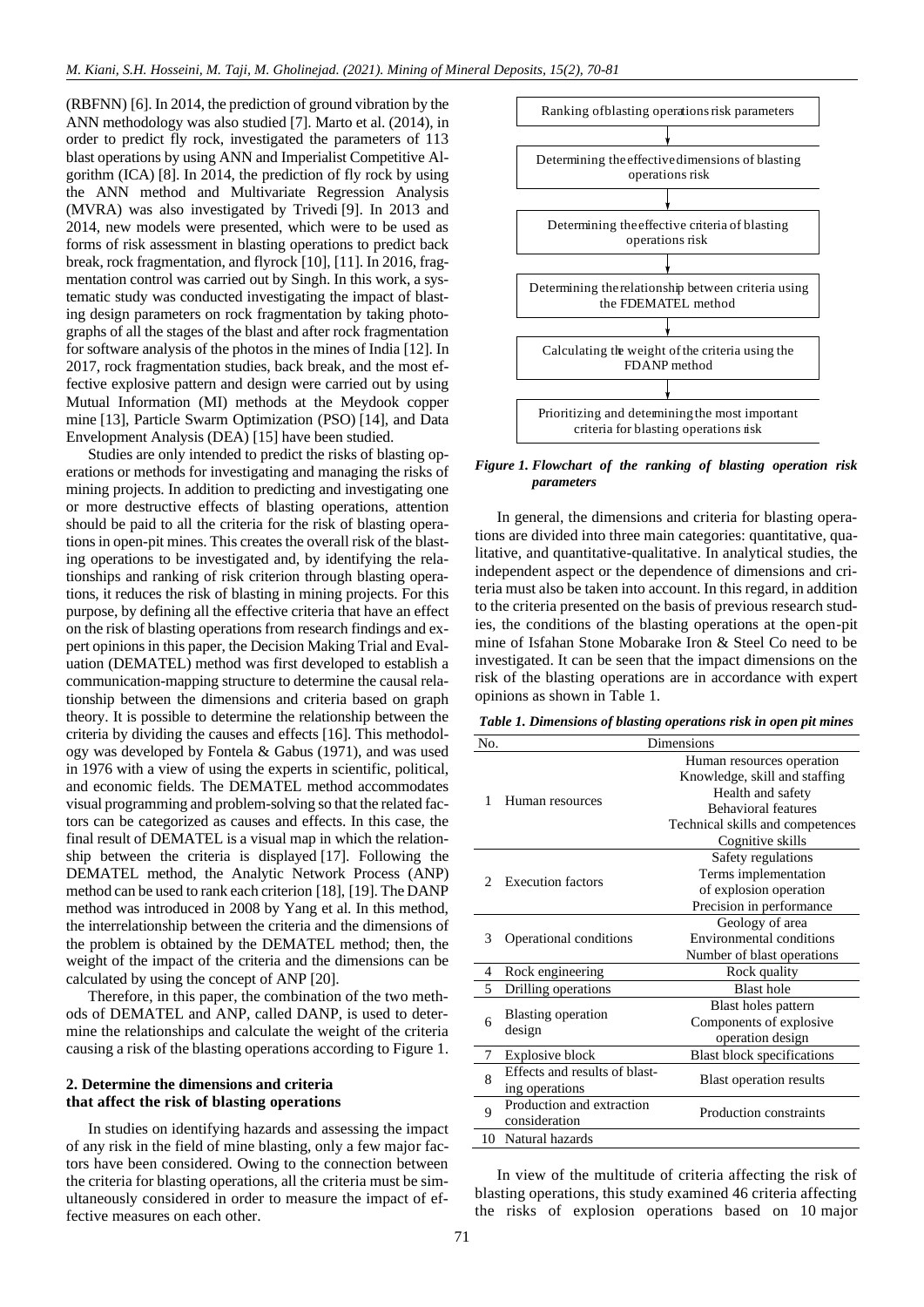dimensions of human resources, execution factors, operational conditions, rock engineering, drilling operations, blasting operation design, explosive block, effects and results of blasting operations, production and extraction

considerations, and natural hazards. In the following, by considering the criteria for creating a risk of blasting operations, the dimensions determined by the effective criteria will be divided according to Table 2.

| Table 2. Dimensions and criteria of blasting operations risk in open pit mines |  |  |
|--------------------------------------------------------------------------------|--|--|
|                                                                                |  |  |

| No. | Dimensions                | Criteria                                                                                                    |
|-----|---------------------------|-------------------------------------------------------------------------------------------------------------|
|     |                           | C <sub>1</sub> : Lack of specialized knowledge                                                              |
| 1   | Human resources           | C <sub>2</sub> : Lack of practical application of specialized knowledge                                     |
|     |                           | C <sub>3</sub> : Lack of skills in system understanding and effective decision-making skills                |
|     |                           | C <sub>4</sub> : Lack of supervision and technical inspection                                               |
|     |                           | $C5$ : Negligence to observe safety inspections at various stages of the explosion operation                |
|     |                           | $C_6$ : The lack of regular and intermittent training during the service                                    |
|     |                           | $C_7$ : Error due to lack of quality of the explosion-initiating system                                     |
| 2   | <b>Execution</b> factors  | C <sub>8</sub> : The lack of correct connection between blast holes and blast lines                         |
|     |                           | C <sub>9</sub> : Lack of charging quality and quantity                                                      |
|     |                           | C <sub>10</sub> : Use of untrained blaster                                                                  |
|     |                           | $C_{11}$ : Lack of attention to the safety warnings and regulations                                         |
|     |                           | $C_{12}$ : Implement the explosion plan without respecting the design principles                            |
|     |                           | C <sub>13</sub> : Proximity to geologic deformations (Fault – Losing zone – Karst cavities – Folding)       |
| 3   | Operational conditions    | $C_{14}$ : Number of explosions in one stage                                                                |
| 4   | Rock engineering          | C <sub>15</sub> : Joints and cracks                                                                         |
|     |                           | C <sub>16</sub> : Explosive hole deviation                                                                  |
| 5   | Drilling operations       | C <sub>17</sub> : Non-compliance of the length-to-diameter ratio                                            |
|     |                           | C <sub>18</sub> : Failure to observe the number of rows of blast holes in blast operation                   |
|     |                           | $C_{19}$ : Failure to observe the ratio of the burden to the spacing                                        |
|     |                           | $C_{20}$ : Failure to observe the appropriate delay in blast rows                                           |
|     |                           | $C_{21}$ : Failure to comply with design and calculation principles in determining the appropriate height   |
|     |                           | of bench                                                                                                    |
|     |                           | $C_{22}$ : Failure to comply with design and computational principles in determining the appropriate        |
|     |                           | diameter of drilling hole                                                                                   |
|     | Blasting operation design | $C_{23}$ : Failure to comply with design and computational principles in determining appropriate angle      |
|     |                           | (gradient) of drilling hole                                                                                 |
| 6   |                           | $C24$ : Failure to observe design and calculation principles in determining the appropriate stemming        |
|     |                           | in drilling hole                                                                                            |
|     |                           | C <sub>25</sub> : Application of inappropriate material for stemming                                        |
|     |                           | $C_{26}$ : Failure to observe design and computation principles in determining the length and blast hole    |
|     |                           | of bottom charge                                                                                            |
|     |                           | C <sub>27</sub> : Failure to observe design and computation principles in determining the length and column |
|     |                           | blast hole bottom charge                                                                                    |
|     |                           | C <sub>28</sub> : Primer and Booster Location                                                               |
|     |                           | C <sub>29</sub> : Incorrect estimate of specific charge                                                     |
|     |                           | $C_{30}$ : The length of the explosive block                                                                |
|     | Explosive block           | C <sub>31</sub> : Failure to observe the length to width ratio of the explosive block                       |
|     |                           | C <sub>32</sub> : Lack of free face                                                                         |
|     |                           | C <sub>33</sub> : Worse fragmentation                                                                       |
|     |                           | C <sub>34</sub> : Boulder production                                                                        |
|     |                           | C <sub>35</sub> : Back break                                                                                |
|     |                           | $C_{36}$ : Side break                                                                                       |
|     |                           | C <sub>37</sub> : Pivot creation                                                                            |
|     | Effects and results       | $C_{38}$ : Misfire                                                                                          |
| 8   | of blasting operations    | $C_{39}$ : Ground vibration                                                                                 |
|     |                           | C <sub>40</sub> : Air blast                                                                                 |
|     |                           | $C_{41}$ : Fly rock                                                                                         |
|     |                           | C <sub>42</sub> : Production of toxic gases from the explosion                                              |
|     |                           | C <sub>43</sub> : Premature blast                                                                           |
|     |                           | C <sub>44</sub> : Inappropriate stability of remains bench face                                             |
|     | Production and            |                                                                                                             |
| 9   | extraction consideration  | C <sub>45</sub> : Failure to determine the amount of production capacity (low or high)                      |
|     | 10 Natural hazards        | C <sub>46</sub> : Damage to manpower (production of noise and gases from blasting operations); Damage to    |
|     |                           | animals and vegetables; Create unusual environmental effects; Pollution of the water area                   |

## **3. DEMATEL and FANP methods**

The DEMATEL method was first presented by Fontela and Gabus (1971). This technique is based on paired comparison and decision-making tools, which are based on graph theory [\[21\],](#page-10-8) [\[22\].](#page-10-9) By examining the interrelationship between the criteria, DEMATEL determines their impact and importance

as numerical scores [\[16\].](#page-10-3) The most important feature of DEMATEL is its function to create relationships and structure between criteria. Therefore, DEMATEL, in addition to transforming causation relationships into a structural-visual model, is also able to identify and understand the interdependencies between the metrics [\[23\].](#page-10-10) In addition to the DEMATEL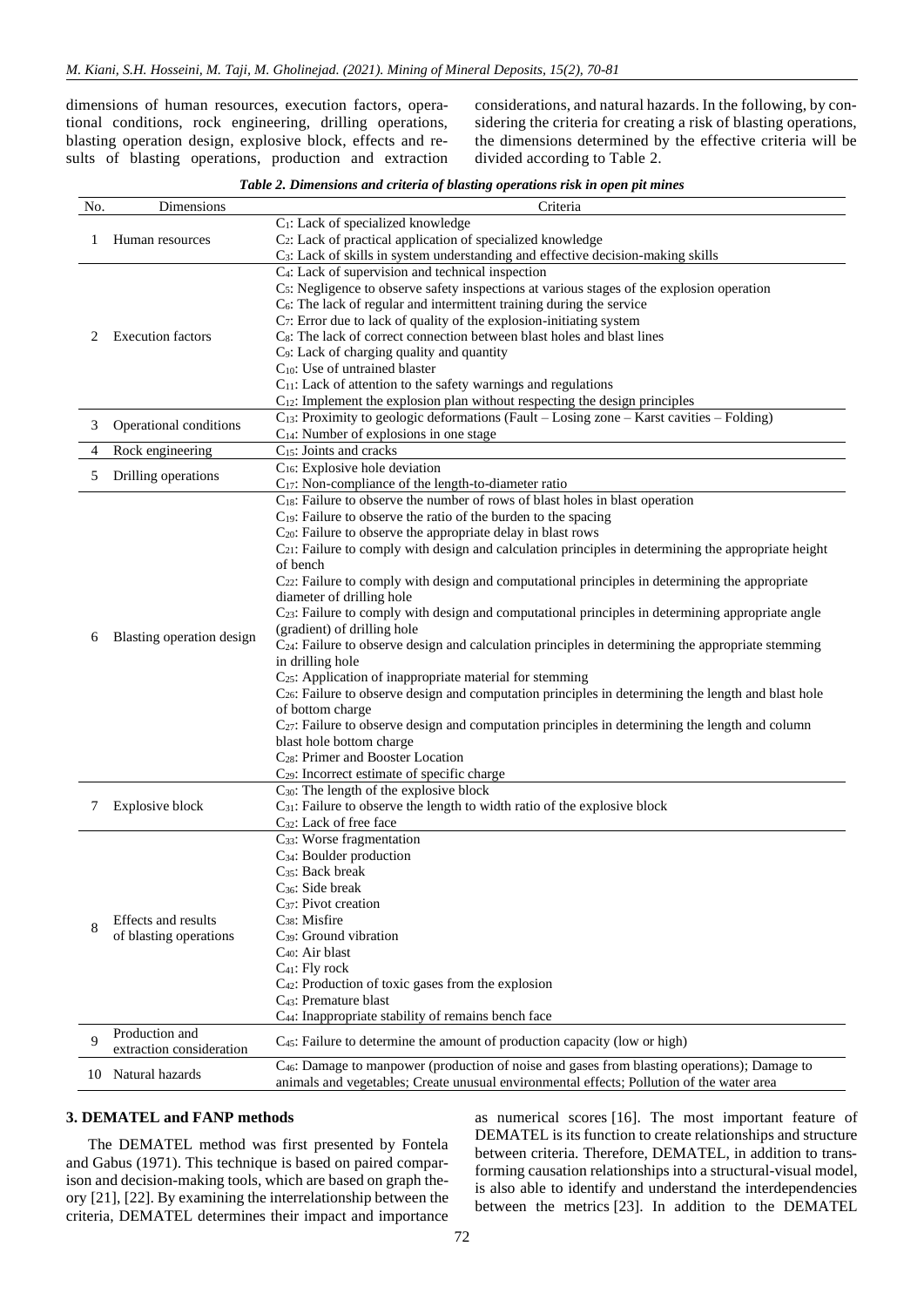method, ANP can be used to organize different criteria and evaluate the importance and priority of each criterion [\[24\].](#page-10-11) The ANP analysis process was developed by Saaty in 1980 and it was expanded in 1996. This approach was proposed to solve the dependency problem among dimensions and criteria. The ANP method considers the complex internal relations of decision levels and ratios [\[18\],](#page-10-5) [\[19\].](#page-10-6) By doing so, it is able to determine the relationship between the decision-making dimensions and criteria by obtaining combined weights through the structure of the super matrix [\[25\].](#page-10-12) As a result, the DEMATEL method can be used to identify the relationship and impact of the criteria on each other. The ANP technique is used in order to identify the priority of the criteria. On the other hand, by using a fuzzy method, the development of a standard method for both DEMATEL and ANP can be proposed. The use of the fuzzy set theory allows decision makers to look for uncertain, incomplete, inaccessible, and partial facts in the decision model [\[26\].](#page-10-13) Under conditions of uncertainty, it is very difficult to estimate the opinions of experts with respect to precise numerical values. The expression and concept of a linguistic variable is necessary to define complex and difficult conditions [\[27\].](#page-10-14) This factor calls for fuzzy logic in both DEMATEL and ANP. As a result, using fuzzy language variables can facilitate decision-making in conditions of uncertainty.

## **4. Determine the relationship of criteria by the FDEMATEL method**

The complex relationships between the components of a system can be modeled by using the DEMATEL method. A paired comparison questionnaire was designed to measure the relationship between the criteria. The degree of impact of the criteria with a five-level scale, consisting of verbal expressions and corresponding fuzzy triangular numbers, was used according to the Li proposal in 1999 Table 3.

| Table 3. Verbal phrases and related fuzzy numbers [28] |  |  |  |  |
|--------------------------------------------------------|--|--|--|--|
|--------------------------------------------------------|--|--|--|--|

| Definitive equivalent | Description | Fuzzy equivalent  |
|-----------------------|-------------|-------------------|
| No influence          |             | (0, 0, 0.25)      |
| Very low influence    |             | (0, 0.25, 0.5)    |
| Low influence         |             | (0.25, 0.5, 0.75) |
| High influence        |             | (0.5, 0.75, 1.0)  |
| Very high influence   |             | (0.75, 1.0, 1.0)  |

### **4.1. Average matrix (A)**

The  $n \times n$  pair comparison matrix is formed according to the opinions of experts. The variable *H* is the number of experts and *n* is the number of criteria considered. The comparison between the two factors *i* and *j* by the expert *k* is shown as  $b_{ij}^k$ . According to the fuzzy theory in Table 3, the value of "no influence" is 0, "very low influence" is 1, "low influence" is 2, "high influence" is 3, and "very high influence" is 4. As a result, with the score of each expert, the matrix of the answer is formed by Equation (1). Given the fact that each component has no effect on itself, the components of the diameter of each matrix of the answer  $B^{(k)}$  are zero:

$$
\left(1 \le k \le H\right) B^{(k)} = \left[b_{ij}^k\right]_{n \times n}.\tag{1}
$$

The average matrix  $A = \left[ a_{ij} \right]_{n \times n}$  is the direct-influence

matrix and the mean of the expert scores can be calculated according to Equation (2). This matrix represents the direct effects of each criterion on the other criteria:

$$
a_{ij} = \frac{1}{H} \sum_{k=1}^{H} b_{ij}^{(k)}.
$$
 (2)

## **4.2. Normal direct-influence matrix (D)**

Matrix D can be calculated from Equations  $(3)$  and  $(4)$ :

$$
D = \left[d_{ij}\right]_{n \times n} = \frac{A}{S};\tag{3}
$$

$$
S = \left( \max_{1 \ll 1 \ll n} \sum_{j=1}^{n} a_{ij}, \max_{1 \ll j \ll n} \sum_{j=1}^{n} a_{ij} \right). \tag{4}
$$

## **4.3. Total-influence matrix of criteria (***Tc***)**

The matrix  $T_c$  can be calculated according to Equation (5). In this Equation, *I* is the unit matrix. Each element of the matrix  $T_c$  can be formed with respect to the fuzzy number  $\tilde{\tau}_{ij} = (l_{ij}^t, m_{ij}^t, u_{ij}^t)$ . Given the Equations (5), (6), (7), and (8).  $D_1$ ,  $D_m$ ,  $D_u$  – each is a matrix  $n \times n$ .

$$
T_c = D\left(I - D\right)^{-1};\tag{5}
$$

$$
\left[l_{ij}^t\right] = D_1 \left(I - D\right)^{-1};\tag{6}
$$

$$
\left[m_{ij}^t\right] = D_m \left(I - D_m\right)^{-1};\tag{7}
$$

$$
\left[u_{ij}^t\right] = D_u \left(I - D_u\right)^{-1}.\tag{8}
$$

### **4.4. The extent of the effect and relevance of criteria**

In order to determine the effect and relevance of the criteria, first the *T<sup>c</sup>* matrix should non-fuzzy. In order to non-fuzzy of the  $T_c$  matrix, Equation (9) will be used.

Determine the effect and relevance of the criteria by using the *r* and *c* values. The values of the Equations (10) and (11) can be calculated:

$$
B = \frac{l_1 + m_3 + 2u_2}{4} \tag{9}
$$

$$
r = [r_i]_{n \times 1} = \left[ \sum_{j=1}^n t_{ij} \right]_{n \times 1};
$$
\n(10)

$$
c = \left[ c_j \right]_{n \times 1} = \left[ \sum_{i=1}^n t_{ij} \right]_{n \times 1} . \tag{11}
$$

*r* is the sum of the row *i* and *c* is the sum of the *j* column of the *T<sup>c</sup>* matrix. *r* shows the overall effect of the direct and indirect effects *i* on the other criteria and *c* shows the direct and indirect general effects of the factor *j* on the other factors. As a result,  $r + c$  indicates the importance of the criterion  $i$  in the system.  $r - c$  shows the effect of criterion *i* in the system. If  $r - c$  is positive, the effect of the criterion *i* belongs to the cause group and if  $r - c$  is negative, the effect of the criterion *i* belongs to the disabled group.

### **4.5. Network relationship map (NRM)**

In order to explain the structure of the relationship between the system criteria, threshold values and a mapping of effective relationships are required. The only factors that have threshold values greater than the threshold value calculated should be selected and displayed in the map of the effect of the relationship [\[29\].](#page-10-16)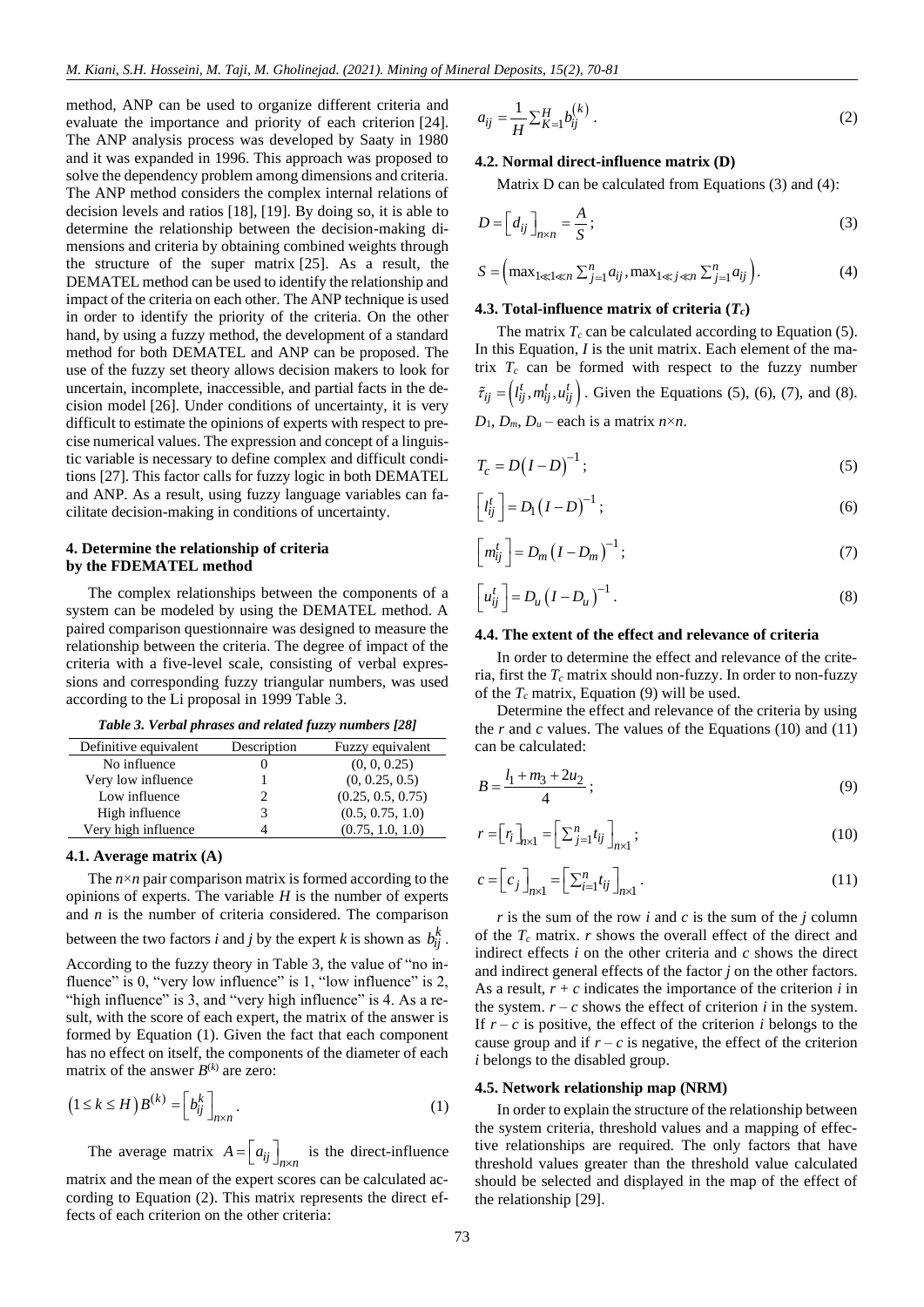## **5. Investigate the relationship between the blasting operations risk criteria**

Making a model of the process of network analysis involves understanding the relationships and interactions between the criteria and dimensions of the problem. Therefore, by identifying the criteria and dimensions of the risk of blasting operations, the FDEMATEL and FANP models can be used to extract the weight of the criteria. At first, the effect of the component  $i$  on the component  $j$  is determined by the respondent team by using numbers 0 through 4. Then, the fuzzy equation will be used for fuzzy numbers. If the respondents include more than one person, the mean score for the experts is the final matrix of Equation (12):

$$
\tilde{A} = \begin{bmatrix} \tilde{a}_{11} & \tilde{a}_{1j} & \dots & \tilde{a}_{1n} \\ \tilde{a}_{i1} & \tilde{a}_{ij} & \dots & \tilde{a}_{in} \\ \vdots & \vdots & \ddots & \vdots \\ \tilde{a}_{n1} & \tilde{a}_{nj} & \dots & \tilde{a}_{nn} \end{bmatrix} . \tag{12}
$$

With regard to the volume of calculations and the number of criteria, only the calculations related to criterion  $C_1$  are presented in Table 4. Other criteria will also be evaluated in the same way. Finally, the average matrix of the opinions of experts will be formed as an Equation (12) ratio for all the criteria. By forming the direct-influence matrix (A), the normal direct-influence matrix (D) can be calculated from Equations (3) and (4).

By determining the number *s* of Equation (13) and multiplying it in each matrix element, A, the matrix D is obtained according to Table 5 for the  $C_1$  criterion:

$$
S = \max\left(\sum_{j=1}^{46} u_{ij}\right) = 33.25.
$$
 (13)

Given the Equation (5)-(8), the  $T_c$  matrix for the  $C_1$  criterion is in accordance with Table 6.

From the combination of the two methods, DEMATEL and ANP, the total-influence matrix of dimensions  $(T_D)$  can be deduced according to Equation (14) of the  $T_c$  matrix.

Each  $t''_{ij}$  is obtained from the mean of each  $T_c^{ij}$ .

$$
T_{D} = \begin{bmatrix} t_{D}^{11} & \dots & t_{D}^{1j} & \dots & t_{D}^{1m} \\ t_{D}^{i1} & \dots & t_{D}^{ij} & \dots & t_{D}^{Dim} \\ \vdots & \vdots & \vdots & \vdots \\ t_{D}^{m1} & \dots & t_{D}^{mj} & \dots & t_{D}^{mm} \end{bmatrix} .
$$
 (14)

In order to non-fuzzy the  $T<sub>D</sub>$  matrix, Equation (9) will be used. The non-fuzzy matrix of the dimension is in accordance with Figure 2. The values of *r* and *c* for the criteria and dimensions can be calculated from the Equations (10) and (11). Given the calculated values of the  $T_c$  and  $T_p$  matrices, the index values  $(r + c)$  and  $(r - c)$  can be obtained for the dimensions of Table 7 and for the criteria of Table 8.

*Table 4. Average experts' opinion C<sup>1</sup> criterion in comparison to the other criteria*

| Criteria         | Fuzzy number          | Criteria         | Fuzzy number          | Criteria               | Fuzzy number          |
|------------------|-----------------------|------------------|-----------------------|------------------------|-----------------------|
| $C_1-C_2$        | (0.750, 1.000, 1.000) | $C_1 - C_{17}$   | (0.250, 0.500, 0.750) | $C_1$ - $C_{32}$       | (0.000, 0.000, 0.250) |
| $C_1-C_3$        | (0.375, 0.625, 0.870) | $C_1$ - $C_{18}$ | (0.250, 0.500, 0.750) | $C_1$ - $C_3$          | (0.250, 0.500, 0.750) |
| $C_1$ - $C_4$    | (0.000, 0.000, 0.250) | $C_1$ - $C_{19}$ | (0.375, 0.625, 0.875) | $C_1 - C_{34}$         | (0.250, 0.500, 0.750) |
| $C_1-C_5$        | (0.250, 0.500, 0.750) | $C_1 - C_{20}$   | (0.625, 0.875, 1.000) | $C_1$ -C <sub>35</sub> | (0.375, 0.625, 0.875) |
| $C_1$ - $C_6$    | (0.000, 0.000, 0.250) | $C_1 - C_{21}$   | (0.500, 0.750, 0.875) | $C_1 - C_{36}$         | (0.375, 0.625, 0.875) |
| $C_1-C_7$        | (0.125, 0.375, 0.625) | $C_1-C_{22}$     | (0.250, 0.500, 0.750) | $C_1 - C_{37}$         | (0.375, 0.625, 0.875) |
| $C_1-C_8$        | (0.250, 0.500, 0.750) | $C_1$ - $C_{23}$ | (0.250, 0.500, 0.750) | $C_1$ -C <sub>38</sub> | (0.250, 0.500, 0.750) |
| $C_1-C_9$        | (0.250, 0.500, 0.750) | $C_1 - C_{24}$   | (0.375, 0.625, 0.875) | $C_1 - C_{39}$         | (0.375, 0.625, 0.875) |
| $C_1 - C_{10}$   | (0.125, 0.375, 0.625) | $C_1 - C_{25}$   | (0.375, 0.625, 0.875) | $C_1 - C_{40}$         | (0.250, 0.500, 0.750) |
| $C_1$ - $C_{11}$ | (0.250, 0.500, 0.750) | $C_1 - C_{26}$   | (0.375, 0.625, 0.875) | $C_1$ - $C_{41}$       | (0.250, 0.500, 0.750) |
| $C_1$ - $C_1$    | (0.750, 1.000, 1.000) | $C_1 - C_{27}$   | (0.375, 0.625, 0.875) | $C_1$ - $C_{42}$       | (0.125, 0.375, 0.625) |
| $C_1$ - $C_{13}$ | (0.000, 0.000, 0.250) | $C_1$ - $C_{28}$ | (0.500, 0.750, 0.875) | $C_1$ - $C_{43}$       | (0.250, 0.500, 0.750) |
| $C_1$ - $C_{14}$ | (0.000, 0.000, 0.250) | $C_1 - C_{29}$   | (0.500, 0.750, 0.875) | $C_1 - C_{44}$         | (0.000, 0.250, 0.500) |
| $C_1$ - $C_1$ 5  | (0.000, 0.000, 0.250) | $C_1$ - $C_{30}$ | (0.125, 0.375, 0.625) | $C1-C45$               | (0.375, 0.625, 0.875) |
| $C_1$ - $C_{16}$ | (0.000, 0.125, 0.375) | $C_1 - C_{31}$   | (0.250, 0.500, 0.750) | $C_1 - C_{46}$         | (0.500, 0.750, 1.000) |

*Table 5. The first element of the normal direct-influence matrix (D) – C<sup>1</sup> relative to other criteria*

| Criteria         | Fuzzy number          | Criteria                   | Fuzzy number          | Criteria               | Fuzzy number          |
|------------------|-----------------------|----------------------------|-----------------------|------------------------|-----------------------|
| $C_1-C_2$        | (0.023, 0.030, 0.030) | $C_1-C_17$                 | (0.008, 0.015, 0.023) | $C_1$ - $C_{32}$       | (0.000, 0.000, 0.008) |
| $C_1-C_3$        | (0.011, 0.019, 0.026) | $C_1$ - $C_{18}$           | (0.008, 0.015, 0.023) | $C_1$ - $C_{33}$       | (0.008, 0.015, 0.023) |
| $C_1-C_4$        | (0.000, 0.000, 0.008) | $C_1$ - $C_1$ <sup>9</sup> | (0.011, 0.019, 0.026) | $C_1$ -C <sub>34</sub> | (0.008, 0.015, 0.023) |
| $C_1-C_5$        | (0.008, 0.015, 0.023) | $C_1 - C_{20}$             | (0.019, 0.026, 0.030) | $C_1 - C_3$            | (0.011, 0.019, 0.026) |
| $C_1$ - $C_6$    | (0.000, 0.000, 0.008) | $C_1 - C_{21}$             | (0.015, 0.023, 0.026) | $C1-C36$               | (0.011, 0.019, 0.026) |
| $C_1-C_7$        | (0.004, 0.011, 0.019) | $C_1 - C_{22}$             | (0.008, 0.015, 0.023) | $C_1 - C_{37}$         | (0.011, 0.019, 0.026) |
| $C_1-C_8$        | (0.008, 0.015, 0.023) | $C_1$ -C <sub>23</sub>     | (0.008, 0.015, 0.023) | $C_1$ -C <sub>38</sub> | (0.008, 0.015, 0.023) |
| $C_1-C_9$        | (0.008, 0.015, 0.023) | $C_1$ - $C_{24}$           | (0.011, 0.019, 0.026) | $C_1 - C_{39}$         | (0.011, 0.019, 0.026) |
| $C_1$ - $C_{10}$ | (0.004, 0.011, 0.019) | $C_1$ -C <sub>25</sub>     | (0.011, 0.019, 0.026) | $C_1$ -C <sub>40</sub> | (0.008, 0.015, 0.023) |
| $C_1 - C_{11}$   | (0.008, 0.015, 0.023) | $C_1 - C_{26}$             | (0.011, 0.019, 0.026) | $C_1 - C_{41}$         | (0.008, 0.015, 0.023) |
| $C_1-C_{12}$     | (0.023, 0.030, 0.030) | $C_1$ - $C_{27}$           | (0.011, 0.019, 0.026) | $C_1$ -C <sub>42</sub> | (0.004, 0.011, 0.019) |
| $C_1 - C_{13}$   | (0.000, 0.000, 0.008) | $C_1 - C_{28}$             | (0.015, 0.023, 0.026) | $C_1 - C_{43}$         | (0.008, 0.015, 0.023) |
| $C_1$ - $C_{14}$ | (0.000, 0.000, 0.008) | $C_1$ -C <sub>29</sub>     | (0.015, 0.023, 0.026) | $C_1$ -C <sub>44</sub> | (0.000, 0.008, 0.015) |
| $C_1$ - $C_1$ 5  | (0.000, 0.000, 0.008) | $C_1$ - $C_{30}$           | (0.004, 0.011, 0.019) | $C_1$ -C <sub>45</sub> | (0.011, 0.019, 0.026) |
| $C_1$ - $C_{16}$ | (0.000, 0.004, 0.011) | $C_1$ - $C_{31}$           | (0.008, 0.015, 0.023) | $C_1$ -C <sub>46</sub> | (0.015, 0.023, 0.030) |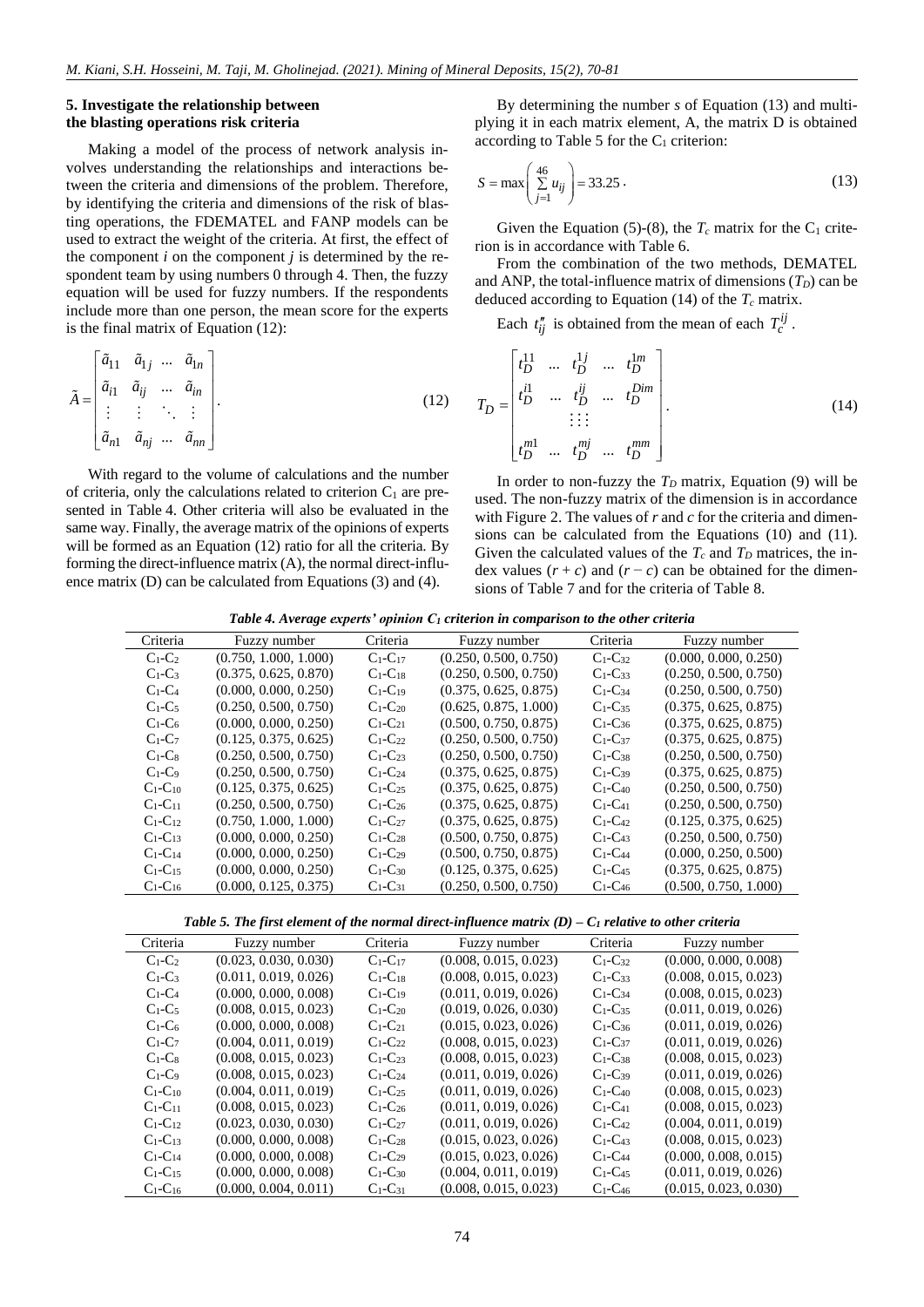*Table 6. The first element of the total-influence matrix of criteria (Tc) – C<sup>1</sup> compared to other criteria*

| Criteria         | Fuzzy number            | Criteria               | Fuzzy number            | Criteria               | Fuzzy number            |
|------------------|-------------------------|------------------------|-------------------------|------------------------|-------------------------|
| $C_1-C_2$        | $(2E-02, 2E-02, 5E-02)$ | $C_1-C_{17}$           | $(8E-03, 2E-02, 5E-02)$ | $C_1$ - $C_{32}$       | $(6E-05, 8E-04, 3E-02)$ |
| $C_1-C_3$        | $(1E-02, 2E-02, 5E-02)$ | $C_1-C_{18}$           | $(8E-03, 2E-02, 5E-02)$ | $C_1$ -C <sub>33</sub> | $(1E-02, 2E-02, 7E-02)$ |
| $C_1-C_4$        | $(4E-04, 1E-03, 3E-02)$ | $C_1-C_19$             | $(1E-02, 2E-02, 6E-02)$ | $C_1$ -C <sub>34</sub> | $(1E-02, 3E-02, 7E-02)$ |
| $C_1-C_5$        | $(8E-03, 2E-02, 5E-02)$ | $C_1 - C_{20}$         | $(2E-02, 3E-02, 7E-02)$ | $C_1 - C_3$            | $(1E-02, 3E-02, 8E-02)$ |
| $C_1$ - $C_6$    | $(3E-04, 1E-03, 3E-02)$ | $C_1-C_{21}$           | $(2E-02, 3E-02, 6E-02)$ | $C1-C36$               | $(1E-02, 3E-02, 8E-02)$ |
| $C_1-C_7$        | $(4E-03, 1E-02, 5E-02)$ | $C_1-C_{22}$           | $(8E-03, 2E-02, 5E-02)$ | $C_1$ - $C_{37}$       | $(1E-02, 3E-02, 7E-02)$ |
| $C_1-C_8$        | $(9E-03, 2E-02, 6E-02)$ | $C_1$ -C <sub>23</sub> | $(8E-03, 2E-02, 5E-02)$ | $C_1$ -C <sub>38</sub> | $(1E-02, 3E-02, 7E-02)$ |
| $C_1-C_9$        | $(9E-03, 2E-02, 6E-02)$ | $C_1$ -C <sub>24</sub> | $(1E-02, 2E-02, 6E-02)$ | $C_1$ - $C_3$          | $(2E-02, 3E-02, 8E-02)$ |
| $C_1$ - $C_{10}$ | $(5E-03, 2E-02, 5E-02)$ | $C_1-C_2$              | $(1E-02, 3E-02, 7E-02)$ | $C_1$ - $C_{40}$       | $(1E-02, 3E-02, 8E-02)$ |
| $C_1-C_{11}$     | $(8E-03, 2E-02, 5E-02)$ | $C_1$ -C <sub>26</sub> | $(1E-02, 3E-02, 7E-02)$ | $C_1$ - $C_{41}$       | $(1E-02, 3E-02, 8E-02)$ |
| $C_1-C_{12}$     | $(3E-02, 4E-02, 8E-02)$ | $C_1$ - $C_{27}$       | $(1E-02, 3E-02, 7E-02)$ | $C_1$ - $C_{42}$       | $(6E-03, 2E-02, 7E-02)$ |
| $C_1$ - $C_{13}$ | $(6E-06, 4E-04, 3E-02)$ | $C_1$ -C <sub>28</sub> | $(2E-02, 3E-02, 7E-02)$ | $C_1$ -C <sub>43</sub> | $(1E-02, 2E-02, 7E-02)$ |
| $C_1$ - $C_{14}$ | $(8E-04, 5E-03, 4E-02)$ | $C_1-C_{29}$           | $(2E-02, 3E-02, 7E-02)$ | $C_1$ -C <sub>44</sub> | $(3E-03, 2E-02, 7E-02)$ |
| $C_1-C_{15}$     | $(9E-08, 1E-05, 3E-02)$ | $C_1 - C_{30}$         | $(4E-02, 1E-02, 4E-02)$ | $C_1$ -C <sub>45</sub> | $(1E-02, 2E-02, 5E-02)$ |
| $C_1$ - $C_{16}$ | $(2E-04, 5E-03, 4E-02)$ | $C_1$ - $C_{31}$       | (8E-03, 2E-02, 5E-02)   | $C_1$ -C <sub>46</sub> | $(2E-02, 4E-02, 9E-02)$ |
|                  |                         |                        |                         |                        |                         |

 $D_1$ 0.015 0.024 0.015 0.007 0.016 0.029 0.018 0.033 0.024 0.041 0.011 0.016 0.012 0.006 0.010 0.017 0.008 0.029 0.012 0.035 0.007 0.016 0.015 0.017 0.015 0.023 0.012 0.032 0.020 0.035 0.007 0.012 0.025 0.005 0.027 0.027 0.011 0.032 0.014 0.032 0.006 0.012 0.008 0.006 0.010 0.021 0.007 0.028 0.010 0.024 0.006 0.013 0.011 0.006 0.009 0.017 0.007 0.029 0.009 0.032 0.006 0.014 0.013 0.006 0.007 0.017 0.017 0.031 0.008 0.032 0.004 0.006 0.006 0.004 0.005 0.007 0.005 0.013 0.006 0.028 0.005 0.007 0.010 0.004 0.005 0.010 0.011 0.009 0.004 0.016 D10 0.004 0.006 0.005 0.004 0.004 0.005 0.004 0.007 0.005 0.006  $D_2$   $D_3$  $D_4$  $D<sub>5</sub>$  $D<sub>6</sub>$  $D_7$  $D<sub>s</sub>$  $D<sub>9</sub>$  $D_{10}$  $D<sub>1</sub>$  $D<sub>2</sub>$  $D<sub>3</sub>$ D<sup>4</sup>  $D_5$ D<sub>6</sub>  $D<sub>2</sub>$ D<sub>8</sub>  $D<sub>9</sub>$ 

*Figure 2. Non-fuzzy matrix of dimensions*

*Table* 7. *Importance*  $(r + c)$  *and effect level*  $(r - c)$  *of the blasting operations risk dimension*

| Dimensions     | $(r+c)$ | Dimensions     | $(r-c)$  |
|----------------|---------|----------------|----------|
| $D_1$          | 0.294   | $\mathbf{D}_1$ | 0.152    |
| D <sub>2</sub> | 0.282   | D <sub>2</sub> | 0.029    |
| D <sub>3</sub> | 0.308   | $D_3$          | 0.073    |
| D <sub>4</sub> | 0.255   | D <sub>4</sub> | 0.127    |
| $D_5$          | 0.240   | $D_5$          | 0.023    |
| D <sub>6</sub> | 0.312   | $D_6$          | $-0.035$ |
| $D_7$          | 0.251   | $D_7$          | 0.050    |
| D <sub>8</sub> | 0.326   | $D_8$          | $-0.158$ |
| D <sub>9</sub> | 0.191   | D9             | $-0.031$ |
| $\rm D_{10}$   | 0.330   | $D_{10}$       | $-0.230$ |

*Table 8. Importance (r + c) and effect level (r − c) of the blasting operations risk criteria*

| Criteria          | $(r+c)$ | Criteria | $(r+c)$ | Criteria          | $(r-c)$  | Criteria | $(r-c)$  |
|-------------------|---------|----------|---------|-------------------|----------|----------|----------|
| C <sub>1</sub>    | 1.497   | $C_{24}$ | 1.571   | C <sub>1</sub>    | 0.988    | $C_{24}$ | 0.028    |
| C <sub>2</sub>    | 1.610   | $C_{25}$ | 1.520   | C <sub>2</sub>    | 0.859    | $C_{25}$ | $-0.078$ |
| $C_3$             | 1.472   | $C_{26}$ | 1.596   | $C_3$             | 0.763    | $C_{26}$ | $-0.079$ |
| C <sub>4</sub>    | 1.598   | $C_{27}$ | 1.610   | C <sub>4</sub>    | 0.908    | $C_{27}$ | 0.034    |
| $C_5$             | 1.356   | $C_{28}$ | 1.711   | $C_5$             | 0.638    | $C_{28}$ | 0.011    |
| C <sub>6</sub>    | 1.268   | $C_{29}$ | 1.625   | $\mathrm{C}_6$    | 0.615    | $C_{29}$ | $-0.073$ |
| C <sub>7</sub>    | 1.083   | $C_{30}$ | 1.204   | $\mathrm{C}_7$    | 0.053    | $C_{30}$ | 0.384    |
| $C_8$             | 1.295   | $C_{31}$ | 1.332   | $\mathrm{C}_8$    | $-0.115$ | $C_{31}$ | 0.384    |
| C <sub>9</sub>    | 1.534   | $C_{32}$ | 1.213   | $C_9$             | $-0.054$ | $C_{32}$ | 0.610    |
| $\mathrm{C_{10}}$ | 1.595   | $C_{33}$ | 1.529   | $\mathrm{C}_{10}$ | 0.387    | $C_{33}$ | $-0.545$ |
| $\mathrm{C}_{11}$ | 1.175   | $C_{34}$ | 1.497   | $C_{11}$          | 0.259    | $C_{34}$ | $-0.655$ |
| $C_{12}$          | 1.920   | $C_{35}$ | 1.458   | $C_{12}$          | $-0.105$ | $C_{35}$ | $-0.767$ |
| $C_{13}$          | 1.499   | $C_{36}$ | 1.441   | $C_{13}$          | 0.837    | $C_{36}$ | $-0.696$ |
| $\mathrm{C}_{14}$ | 1.429   | $C_{37}$ | 1.308   | $C_{14}$          | 0.213    | $C_{37}$ | $-0.693$ |
| $\mathrm{C}_{15}$ | 1.289   | $C_{38}$ | 1.507   | $C_{15}$          | 0.755    | $C_{38}$ | $-0.784$ |
| $\mathrm{C}_{16}$ | 1.294   | $C_{39}$ | 1.626   | $C_{16}$          | 0.510    | $C_{39}$ | $-0.956$ |
| $C_{17}$          | 1.156   | $C_{40}$ | 1.521   | $C_{17}$          | 0.284    | $C_{40}$ | $-0.911$ |
| $\mathrm{C}_{18}$ | 1.265   | $C_{41}$ | 1.544   | $\mathrm{C}_{18}$ | 0.178    | $C_{41}$ | $-0.969$ |
| $C_{19}$          | 1.501   | $C_{42}$ | 1.433   | $C_{19}$          | 0.229    | $C_{42}$ | $-0.877$ |
| $C_{20}$          | 1.369   | $C_{43}$ | 1.415   | $C_{20}$          | $-0.060$ | $C_{43}$ | $-0.491$ |
| $C_{21}$          | 1.373   | $C_{44}$ | 1.720   | $C_{21}$          | 0.232    | $C_{44}$ | $-0.593$ |
| $C_{22}$          | 1.451   | $C_{45}$ | 0.851   | $C_{22}$          | 0.342    | $C_{45}$ | $-0.074$ |
| $C_{23}$          | 1.364   | $C_{46}$ | 1.679   | $C_{23}$          | 0.236    | $C_{46}$ | $-1.162$ |

## **6. Determining the effective weight of the blasting operations risk criteria with the FDANP method**

In order to determine the effective weight of the criteria with the FDANP method, the normalization of total-influence matrix  $(T_c)$  and  $T_p$  is calculated and the unweighted super-matrix and then the weighted super-matrix are formed. In the end, the final weight vector with a limit of the weighted super-matrix to sufficiently until it converges is calculated.

## **6.1. Normalization of the** *T<sup>c</sup>* **matrix and the formation of the unweighted super-matrix (W)**

Firstly, the  $T_c$  matrix obtained from the DEMATEL method and Equation (15) are normalized.

At this stage, the sum of each row  $T_c^{ij}$  is calculated with respect to the related dimension of Equation (16); then, each element is divided into the sum of the elements of the corresponding row (Equation 17).

11 12 1 1 1 1 1 1 11 1 1 1 <sup>1</sup> ... 11 1 1 1 1 *c c <sup>c</sup> <sup>m</sup> ci c i c im c n c n c nmn j n m j jm n nm j n i i n D D D <sup>D</sup> c c c c c c j n c c c <sup>D</sup> ai aij ain <sup>c</sup> c c c n anj ann c c c D T T T T T T T T T* <sup>=</sup> ; (15)

$$
d_{ci}^{11} = \sum_{j=1}^{m_1} t_{cij}^{11}, i = 1, 2, \dots m_1
$$
 (16)



*T*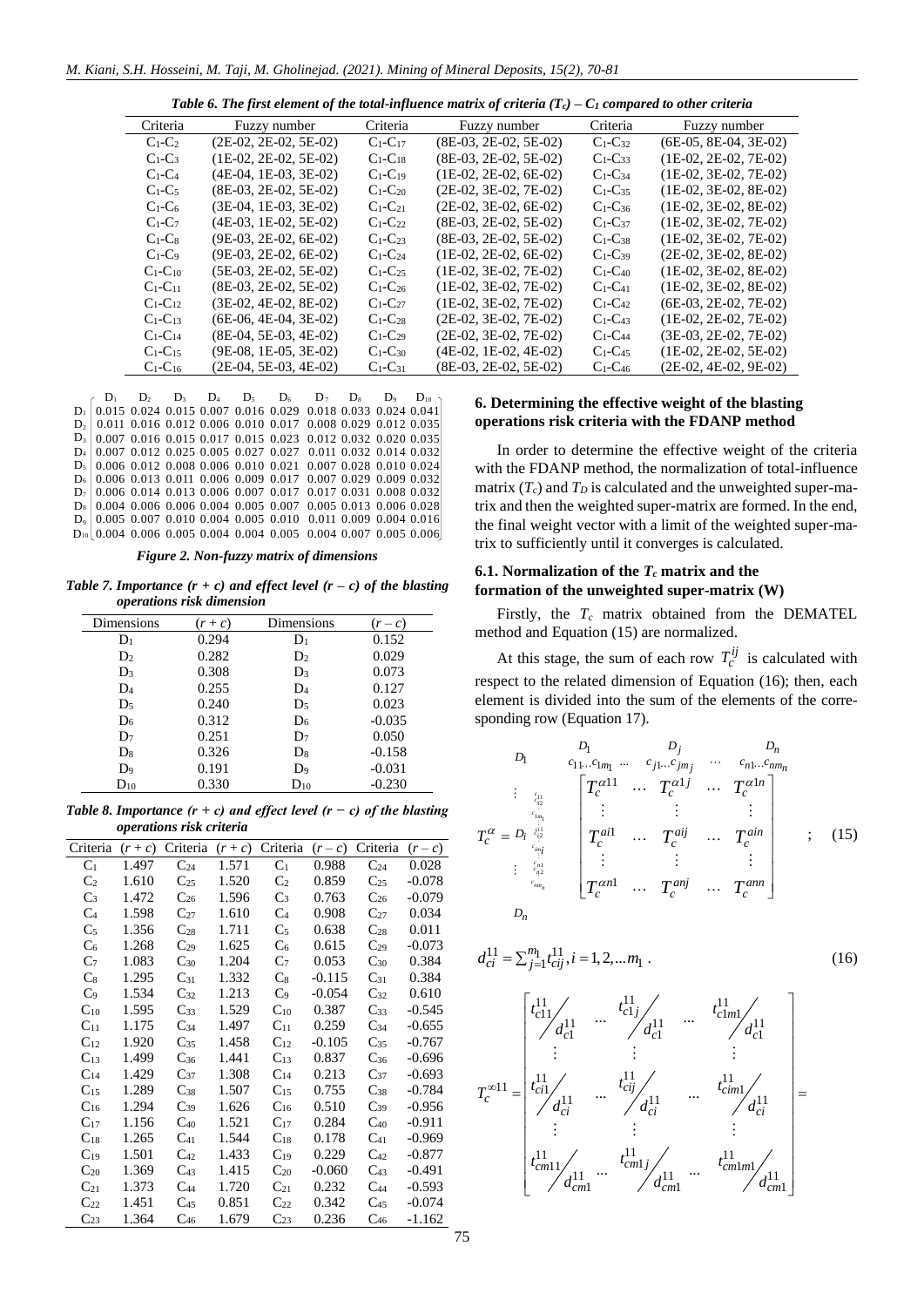$$
t_{c11}^{\infty 11} \cdots \t t_{c1j}^{\infty 11} \cdots \t t_{c1m1}^{\infty 11}
$$
\n
$$
= \begin{bmatrix} t_{c11}^{\infty 11} & \cdots & t_{c1j}^{\infty 11} & \cdots & t_{c1m1}^{\infty 11} \\ \vdots & \vdots & \vdots & \vdots \\ t_{c11}^{\infty 11} & \cdots & t_{c1j}^{\infty 11} & \cdots & t_{cm1m1}^{\infty 11} \\ \end{bmatrix} .
$$
\n(17)

With the transpos of the matrix  $T_c^{\infty}$ , unweighted supermatrix (W) is obtained from equation (18):

$$
W = \left(T_c^{\alpha}\right)' = \begin{bmatrix} D_1 & D_1 & D_i & D_n \\ \frac{c_{11}...c_{1m_1}...c_{i1}...c_{im_i}}{c_{11}...c_{1m_i}} & \cdots & c_{n1}...c_{nm_n} \\ \vdots & \vdots & \vdots & \vdots \\ \frac{c_{1n_1}}{c_{1n_1}} & W^{11} & \cdots & W^{n1} \\ \vdots & \vdots & \vdots & \vdots \\ W^{1j} & \cdots & W^{ij} & \cdots & W^{nj} \\ \vdots & \vdots & \vdots & \vdots \\ W^{1n} & \cdots & W^{in} & \cdots & W^{nn} \end{bmatrix} . \quad (18)
$$

*n D*

### **6.2. Normalization of the matrix** *T<sup>D</sup>*

Depending on Equations (19) and (20), the  $T<sub>D</sub>$  matrix is normalized. The sum of each row of the *T<sup>D</sup>* matrix is calculated with respect to the corresponding dimension of Equation (19):

$$
T_{D} = \begin{bmatrix} t_{11}^{D11} & \dots & t_{1j}^{D1j} & \dots & t_{1m}^{D1m} \\ \vdots & \vdots & & & \\ t_{i1}^{Di1} & \dots & t_{ij}^{Dij} & \dots & t_{im}^{Dim} \\ \vdots & \vdots & & & \\ t_{m1}^{Dm1} & \dots & t_{mj}^{Dmj} & \dots & t_{mm}^{Dmm} \end{bmatrix} .
$$
 (19)

Then, the element of each row is divided into the sum of the elements of the row (Equation (20)) and the resul-ting matrix is transposed:

$$
d_i = \sum_{j=1}^{m} t_{ij}^{D_{ij}}, \quad i = 1, 2, ..., m.
$$
 (20)

## **6.3. Weighted super-matrix (***W<sup>α</sup>* **)**

At this stage, the matrix  $T_D^{\infty}$  is multiplied in the *W* matrix and the weighted super-matrix is obtained according to Equation (21):

to Equation (21):  
\n
$$
W^{\alpha} = T_D^{\alpha} W = \begin{bmatrix} t_D^{\alpha 11} \times W^{11} \cdots t_D^{\alpha i 1} \times W^{i 1} \cdots \ t_D^{\alpha n 1} \times W^{n 1} \\ \vdots \\ t_D^{\alpha 1 j} \times W^{1 j} \cdots t_D^{\alpha i j} \times W^{i j} \cdots \ t_D^{\alpha n j} \times W^{n j} \\ \vdots \\ t_D^{\alpha 1 n} \times W^{1 1} \cdots t_D^{\alpha i n} \times W^{i n} \cdots \ t_D^{\alpha n n} \times W^{n n} \end{bmatrix}.
$$
\n(21)

In order to calculate the final weight vector, Equation (22) can be used [\[30\]:](#page-10-17)

$$
W_Z = \lim_{Z \to \infty} \left( W^{\alpha} \right)^Z.
$$
 (22)

### **7. Results and discussion**

While determining the threshold value and producing Network Relationship Map (NRM), to draw up a meaningful relationship network can result in ignoring partial relationships. Only relationships whose values in the  $T_c$  and  $T_D$  nonfuzzy matrix are larger than the threshold value will be displayed in the NRM. The threshold value calculated for the *T<sup>c</sup>* non-fuzzy matrix is 0.016 and for the non-fuzzy  $T<sub>D</sub>$  matrix, it is 0.014. According to the value of the threshold, the matrix of the relations of the criteria is in accordance with Figure 3 and the matrix of the relationship of the dimensions is in accordance with Figure 4.



### *Figure 3. Relationships' matrix of criteria*

| D               |                                                                                                        |              |                     |                |                |                |                       | 2 3 4 5 6 7 8 9 10                                                    |
|-----------------|--------------------------------------------------------------------------------------------------------|--------------|---------------------|----------------|----------------|----------------|-----------------------|-----------------------------------------------------------------------|
| $\,1\,$         |                                                                                                        |              |                     |                |                |                |                       | $\begin{bmatrix} 1 & 1 & 1 & 0 & 1 & 1 & 1 & 1 & 1 & 1 \end{bmatrix}$ |
|                 | $2 \begin{array}{ rrrrrrrrrrrrrrrrrr} 2 & 0 & 1 & 0 & 0 & 1 & 1 & 0 \end{array}$                       |              |                     |                |                |                |                       | $1 \qquad 0 \qquad 1$                                                 |
|                 | $3 \begin{array}{ rrrrrrrrrrrrrrrrrrrrrrrrrrrr} 3 & 0 & 1 & 1 & 1 & 1 & 1 & 0 & 1 & 1 & 1 \end{array}$ |              |                     |                |                |                |                       |                                                                       |
|                 | $4 \begin{array}{ rrrrrrrrrrrrrrrrrrrrrrrrrrrrrr} 4 & 0 & 0 & 1 & 0 & 1 & 1 & 0 & 1 & 1 \end{array}$   |              |                     |                |                |                |                       | $\overline{1}$                                                        |
|                 | $5 \begin{array}{ rrrrrrrrrrrrrrrr} 5 & 0 & 0 & 0 & 0 & 1 & 1 & 0 \end{array}$                         |              |                     |                |                |                | $1 \qquad 0 \qquad 1$ |                                                                       |
| $6\overline{6}$ | $\begin{array}{ c c } \hline 0 \\ \hline \end{array}$                                                  |              |                     |                |                |                | 0 0 0 0 1 0 1 0       | $\mathbf{1}$                                                          |
|                 | $7 \begin{array}{ rrrrrrrr} 7 & 0 & 1 & 0 & 0 & 0 & 1 & 1 \end{array}$                                 |              |                     |                |                |                | $1 \qquad 0 \qquad 1$ |                                                                       |
|                 | $\begin{array}{c cccccc}\n8 & 0 & 0 & 0 & 0 & 0 & 0\n\end{array}$                                      |              |                     |                |                | $\overline{0}$ | $\mathbf{0}$          | $1\,$                                                                 |
|                 |                                                                                                        |              |                     | $\mathbf{0}$   | $\overline{0}$ | $\overline{0}$ |                       | $0 \qquad 1$                                                          |
| 10              | $\mathbf{0}$                                                                                           | $\mathbf{0}$ | $0\qquad 0\qquad 0$ | $\overline{0}$ | $\mathbf{0}$   | $\overline{0}$ | $\mathbf{0}$          | $0 \quad$                                                             |

*Figure 4. Relationships' matrix of dimension*

In these figures, the number 1 represents the relationship between the criteria or the dimensions and the zero number of the non-relation between the criteria or dimensions. As observable, all of the criteria examined will affect the criterion of damage to manpower (production of noise and gases from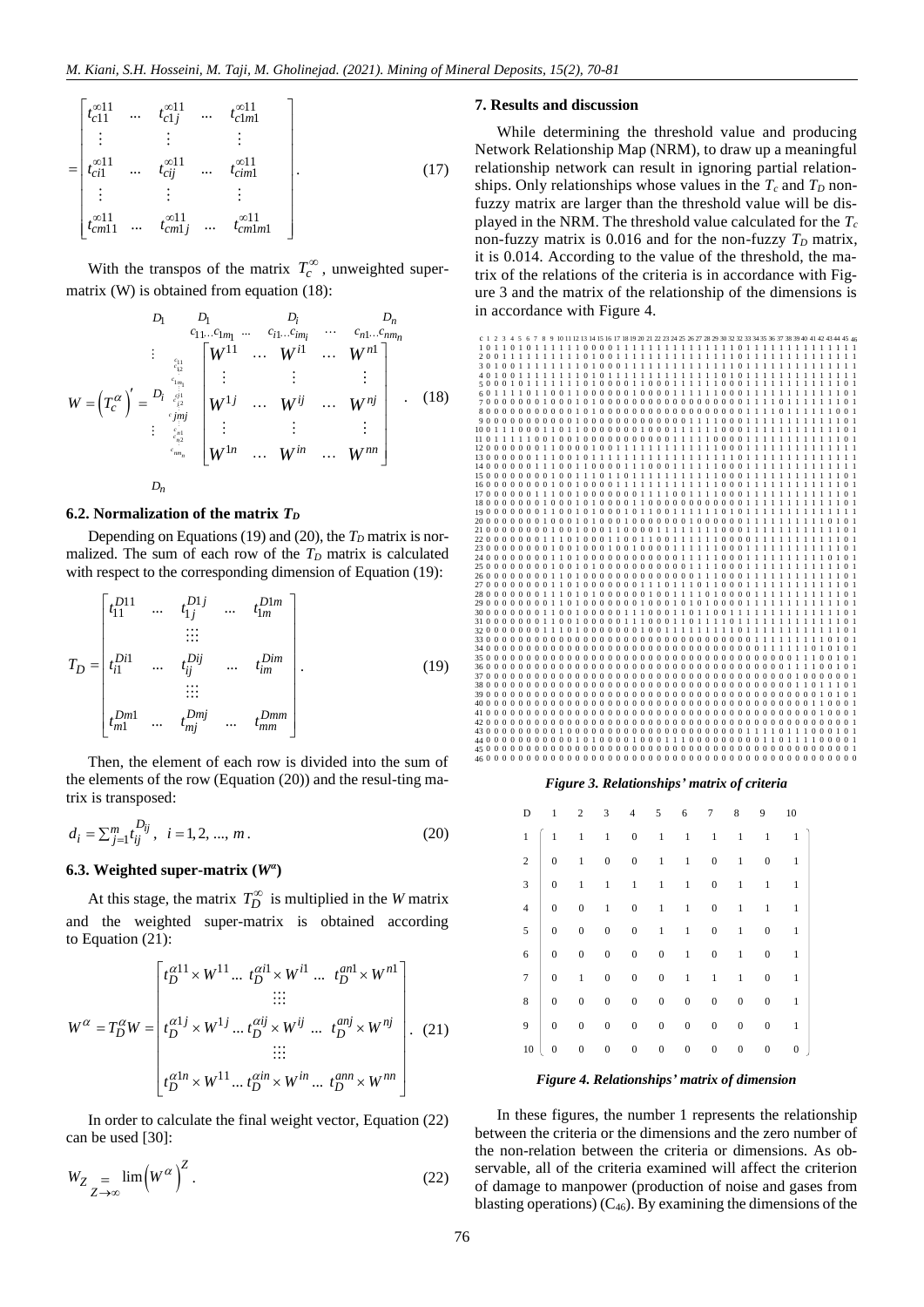matrix, the natural hazards  $(D_{10})$  dimension has the greatest interactions with other dimensions. The criterion C<sup>46</sup> is the next subset of the  $D_{10}$  dimension. The  $D_{10}$  dimension, in this review, is generally based on the risk-control approach damage to manpower, damage to animals, damage to vegetables, creation of unusual environmental effects, and the pollution in the water area is considered. All the criteria in this category will cause natural hazards and, in general terms, damage human life. Therefore, it is necessary to examine all the criteria in order to reduce the damage to the manpower in the operation of blasting. It should be considered that the control of each criterion depends on the degree of effectiveness and the importance of that criterion to other criteria.

By drawing the Cartesian coordinate system according to Figure 5. Implement the explosion plan without respecting the design principles  $(C_{12})$  has the highest interaction with other criteria, with a score of 1.920.



*Figure 5. Graphic diagram of the relationships between the between the blasting operation risks criteria*

The criterion failure to determine the amount of production capacity (low or high)  $(C_{45})$ , with a score of 0.851, has the least

interaction with other criteria. The criterion lack of specialized knowledge  $(C_1)$ , with a score of 0.988, is the most influential criterion on the other criteria of the system. Damage to manpower (production of noise and gases from blasting operations)  $(C_{46})$ , with a score of  $-1.162$ , is the most affected criterion of the other criteria.

According to Figure 6, the natural hazards  $(D_{10})$  dimension, with a score of 0.330, has greater interaction with the other dimensions and is more important. Production and extraction consideration  $(D_9)$  with a score of 0.191, has the least interaction with the other dimensions and is less important. Human resources  $(D_1)$  with a score of 0.152, is the most influential dimension and natural hazards  $(D_{10})$  with a score of -0.230 is the most affected dimension.



*Figure 6. Graphic diagram of the relationships between the blasting operation risks dimension*

According to the results of the analysis and the graphic diagrams of Figures 5 and 6, the prioritization of the effective criteria on the risk of the blasting operations according to the degree of importance and in terms of the impact level in Table 9 and the prioritization of dimensions is shown in Table 10.

*Table 9. Prioritize the risk criteria of the blasting operations based on the degree of importance (r + c) and impact level (r − c)*

|                |         |              |          | ັ<br>$\overline{\phantom{a}}$ |                |                |          |                |          |          |              |
|----------------|---------|--------------|----------|-------------------------------|----------------|----------------|----------|----------------|----------|----------|--------------|
| Criteria       | $(r+c)$ | Rank         | Criteria | $(r+c)$                       | Rank           | Criteria       | $(r-c)$  | Rank           | Criteria | $(r-c)$  | Rank         |
| C <sub>1</sub> | 1.497   | 21           | $C_{24}$ | 1.571                         | 12             | C <sub>1</sub> | 0.988    | $\mathbf{1}$   | $C_{24}$ | 0.028    | 24           |
| C <sub>2</sub> | 1.610   | $\tau$       | $C_{25}$ | 1.520                         | 17             | C <sub>2</sub> | 0.859    | 3              | $C_{25}$ | $-0.078$ | 30           |
| $C_3$          | 1.472   | 23           | $C_{26}$ | 1.596                         | 10             | $C_3$          | 0.763    | 5              | $C_{26}$ | $-0.079$ | 31           |
| C <sub>4</sub> | 1.598   | 9            | $C_{27}$ | 1.610                         | 8              | C <sub>4</sub> | 0.908    | 2              | $C_{27}$ | 0.034    | 23           |
| $C_5$          | 1.356   | 33           | $C_{28}$ | 1.711                         | 3              | $C_5$          | 0.638    | $\overline{7}$ | $C_{28}$ | 0.011    | 25           |
| $C_6$          | 1.268   | 39           | $C_{29}$ | 1.625                         | 6              | $C_6$          | 0.615    | 8              | $C_{29}$ | $-0.073$ | 28           |
| C <sub>7</sub> | 1.083   | 45           | $C_{30}$ | 1.204                         | 42             | C <sub>7</sub> | 0.053    | 22             | $C_{30}$ | 0.384    | 12           |
| C <sub>8</sub> | 1.295   | 36           | $C_{31}$ | 1.332                         | 34             | $C_8$          | $-0.115$ | 33             | $C_{31}$ | 0.384    | 13           |
| C <sub>9</sub> | 1.534   | 14           | $C_{32}$ | 1.213                         | 41             | $C_9$          | $-0.054$ | 26             | $C_{32}$ | 0.610    | $\mathbf{9}$ |
| $C_{10}$       | 1.595   | 11           | $C_{33}$ | 1.529                         | 15             | $C_{10}$       | 0.387    | 11             | $C_{33}$ | $-0.545$ | 35           |
| $C_{11}$       | 1.175   | 43           | $C_{34}$ | 1.497                         | 22             | $C_{11}$       | 0.259    | 16             | $C_{34}$ | $-0.655$ | 37           |
| $C_{12}$       | 1.920   | $\mathbf{1}$ | $C_{35}$ | 1.458                         | 24             | $C_{12}$       | $-0.105$ | 32             | $C_{35}$ | $-0.767$ | 40           |
| $C_{13}$       | 1.499   | 20           | $C_{36}$ | 1.441                         | 26             | $C_{13}$       | 0.837    | $\overline{4}$ | $C_{36}$ | $-0.696$ | 39           |
| $C_{14}$       | 1.429   | 28           | $C_{37}$ | 1.308                         | 35             | $C_{14}$       | 0.213    | 20             | $C_{37}$ | $-0.693$ | 38           |
| $C_{15}$       | 1.289   | 38           | $C_{38}$ | 1.507                         | 18             | $C_{15}$       | 0.755    | 6              | $C_{38}$ | $-0.784$ | 41           |
| $C_{16}$       | 1.294   | 37           | $C_{39}$ | 1.626                         | 5              | $C_{16}$       | 0.510    | 10             | $C_{39}$ | $-0.956$ | 44           |
| $C_{17}$       | 1.156   | 44           | $C_{40}$ | 1.521                         | 16             | $C_{17}$       | 0.284    | 15             | $C_{40}$ | $-0.911$ | 43           |
| $C_{18}$       | 1.265   | 40           | $C_{41}$ | 1.544                         | 13             | $C_{18}$       | 0.178    | 21             | $C_{41}$ | $-0.969$ | 45           |
| $C_{19}$       | 1.501   | 19           | $C_{42}$ | 1.433                         | 27             | $C_{19}$       | 0.229    | 19             | $C_{42}$ | $-0.877$ | 42           |
| $C_{20}$       | 1.369   | 31           | $C_{43}$ | 1.415                         | 29             | $C_{20}$       | $-0.060$ | 27             | $C_{43}$ | $-0.491$ | 34           |
| $C_{21}$       | 1.373   | 30           | $C_{44}$ | 1.720                         | 2              | $C_{21}$       | 0.232    | 18             | $C_{44}$ | $-0.593$ | 36           |
| $C_{22}$       | 1.451   | 25           | $C_{45}$ | 0.851                         | 46             | $C_{22}$       | 0.342    | 14             | $C_{45}$ | $-0.074$ | 29           |
| $C_{23}$       | 1.364   | 32           | $C_{46}$ | 1.679                         | $\overline{4}$ | $C_{23}$       | 0.236    | 17             | $C_{46}$ | $-1.162$ | 46           |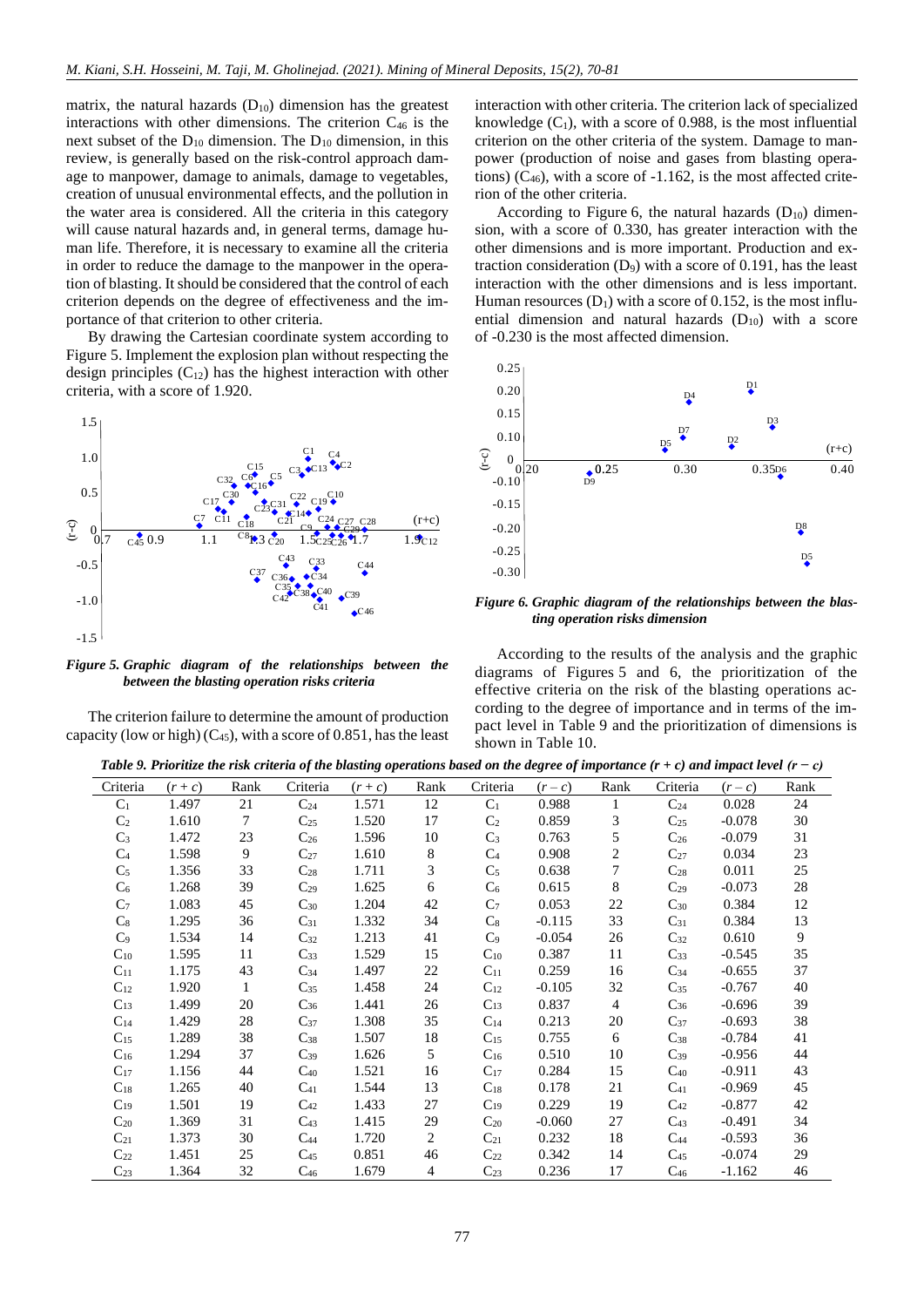| Table 10. Prioritize the risk dimension of the blasting operations |  |  |
|--------------------------------------------------------------------|--|--|
| based on the degree of importance $(r + c)$ and impact             |  |  |
| level $(r-c)$                                                      |  |  |

| Dimensions        | $(r+c)$ | Rank | Dimensions     | $R = c$  | Rank |
|-------------------|---------|------|----------------|----------|------|
| $\mathbf{D}_1$    | 0.294   | 5    | $D_1$          | 0.152    |      |
| D <sub>2</sub>    | 0.282   | 6    | D <sub>2</sub> | 0.029    | 5    |
| $D_3$             | 0.308   | 4    | $D_3$          | 0.073    | 3    |
| $D_4$             | 0.255   | 7    | $D_4$          | 0.127    | 2    |
| $D_5$             | 0.240   | 9    | $D_5$          | 0.023    | 6    |
| D <sub>6</sub>    | 0.312   | 3    | D <sub>6</sub> | $-0.035$ | 7    |
| $D_7$             | 0.251   | 8    | $D_7$          | 0.050    | 4    |
| D <sub>8</sub>    | 0.326   | 2    | D <sub>8</sub> | $-0.158$ | 9    |
| $D_9$             | 0.191   | 10   | $D_9$          | $-0.031$ | 8    |
| $\mathrm{D_{10}}$ | 0.330   |      | $D_{10}$       | $-0.230$ | 10   |

Based on Figures 4 and 6, the map of the relationship between the dimensions of the blasting operations risk can be shown in accordance to Figure 7. The greatest affected can see on the dimensions  $D_{10}$  and  $D_8$ . On the other hand, has the most effecting  $D_1$  dimension on the other dimensions.



*Figure 7. The map of the relationship between the dimensions of operations risk*

The criteria of lack of specialized knowledge  $(C_1)$ , lack of supervision and technical inspection  $(C_4)$ , lack of practical application of specialized knowledge  $(C_2)$ , proximity to geologic deformations (fault – losing zone – karst cavities – folding)  $(C_{13})$  and lack of skills in the system of understanding and effective decision-making skills  $(C_3)$ , have the greatest effect on the blasting operations risk criteria in open-pit mines. The  $C_1$ ,  $C_2$ , and  $C_3$  criteria of the  $D_1$  dimension in relation to human resources and the  $C_4$  criterion of the  $D_2$  dimension in relation to execution factors and the  $C_{13}$  criterion represent the conditions of the explosion environment. Controlling this group of criteria reduces the severity of the affected factors.

The criteria of damage to manpower (production of noise and gases from blasting operations)  $(C_{46})$ , fly rock  $(C_{41})$ , ground vibration  $(C_{39})$ , air blast  $(C_{40})$  and production of toxic gases from the explosion  $(C_{42})$ , are affected most substantially from other criteria and are to be formed with effective parameters. Damage to human resources is the most important affected criterion. The most affected the blasting criterion  $C_{46}$  is, therefore, the most dependent criterion and the control of this criterion is of particular importance. To this end, the accuracy of identifying and controlling the dimensions of the blasting operations risk is very important. In this study, the dimensions

of production and extraction consideration  $(D_9)$  with the criterion of failure to determine the amount of production capacity (low or high)  $(C_{45})$ , drilling operations  $(D_5)$  with the criteria of explosive hole deviation  $(C_{16})$  and non-compliance of the length-to-diameter ratio  $(C_{17})$ , are the least important dimensions. The dimensions of natural hazards  $(D_{10})$  with criterion damage to manpower (production of noise and gases from blasting operations)  $(C_{46})$ , effects and results of blasting operations  $(D_8)$  with criteria of worse fragmentation  $(C_{33})$  boulder production  $(C_{34})$  back break  $(C_{35})$  Side break  $(C_{36})$  pivot creation  $(C_{37})$  misfire  $(C_{38})$  ground vibration  $(C_{39})$  air blast  $(C_{40})$ fly rock  $(C_{41})$  production of toxic gases from the explosion  $(C_{42})$  premature blast  $(C_{43})$  inappropriate stability of remains bench face  $(C_{44})$ , are the most important dimensions, respectively. Controlling these two dimensions and their related criteria is of particular importance. In order to control the dimensions, the determination and composition of the weight of the risk parameters of the blasting operations with the dimensions related to each criterion must be considered. The determination of the relative weight, priority, and prioritization of blasting operations risk can be calculated by using the FDANP method according to the equations 21 and 22 of the weighted super-matrix. The relative weight of the risk criteria of the blasting operations can be seen in Table 11 according to the weight composition of the criteria and dimensions. Therefore, the criteria can be prioritized according to importance.

*Table 11. Influential weights by stable matrix of DANP Z*

| D1<br>D <sub>10</sub> $\leq$<br>有种<br>D2                                                                                                                                                                                                                                                          | ing operations risk can be calculated by using the FDANI<br>method according to the equations 21 and 22 of the weighted<br>super-matrix. The relative weight of the risk criteria of the<br>blasting operations can be seen in Table 11 according to the<br>weight composition of the criteria and dimensions. Therefore<br>the criteria can be prioritized according to importance. |                                                                |                |          |                            |                |  |
|---------------------------------------------------------------------------------------------------------------------------------------------------------------------------------------------------------------------------------------------------------------------------------------------------|--------------------------------------------------------------------------------------------------------------------------------------------------------------------------------------------------------------------------------------------------------------------------------------------------------------------------------------------------------------------------------------|----------------------------------------------------------------|----------------|----------|----------------------------|----------------|--|
|                                                                                                                                                                                                                                                                                                   | Table 11. Influential weights by stable matrix of DANI                                                                                                                                                                                                                                                                                                                               |                                                                |                |          |                            |                |  |
| D <sub>3</sub>                                                                                                                                                                                                                                                                                    | $W_Z = \lim_{Z \to \infty} (W^{\alpha})^Z$                                                                                                                                                                                                                                                                                                                                           |                                                                |                |          |                            |                |  |
|                                                                                                                                                                                                                                                                                                   | Criteria                                                                                                                                                                                                                                                                                                                                                                             | Global<br>weight<br>(DANP)                                     | Rank           | Criteria | Global<br>weight<br>(DANP) | Rank           |  |
| D <sub>4</sub>                                                                                                                                                                                                                                                                                    | $C_1$                                                                                                                                                                                                                                                                                                                                                                                | 0.006                                                          | 19             | $C_{24}$ | 0.010                      | 15             |  |
|                                                                                                                                                                                                                                                                                                   | C <sub>2</sub>                                                                                                                                                                                                                                                                                                                                                                       | 0.013                                                          | 12             | $C_{25}$ | 0.010                      | 15             |  |
|                                                                                                                                                                                                                                                                                                   | $C_3$                                                                                                                                                                                                                                                                                                                                                                                | 0.012                                                          | 13             | $C_{26}$ | 0.012                      | 13             |  |
| D <sub>5</sub><br>D6                                                                                                                                                                                                                                                                              | C <sub>4</sub>                                                                                                                                                                                                                                                                                                                                                                       | 0.004                                                          | 20             | $C_{27}$ | 0.010                      | 15             |  |
|                                                                                                                                                                                                                                                                                                   | C <sub>5</sub>                                                                                                                                                                                                                                                                                                                                                                       | 0.004                                                          | 20             | $C_{28}$ | 0.011                      | 14             |  |
| of the relationship between the dimensions                                                                                                                                                                                                                                                        | $\mathrm{C}_6$                                                                                                                                                                                                                                                                                                                                                                       | 0.003                                                          | 21             | $C_{29}$ | 0.011                      | 14             |  |
| ns risk                                                                                                                                                                                                                                                                                           | C <sub>7</sub>                                                                                                                                                                                                                                                                                                                                                                       | 0.007                                                          | 18             | $C_{30}$ | 0.016                      | $\overline{9}$ |  |
|                                                                                                                                                                                                                                                                                                   | $C_8$                                                                                                                                                                                                                                                                                                                                                                                | 0.013                                                          | 12             | $C_{31}$ | 0.019                      | 6              |  |
| ack of specialized knowledge $(C_1)$ , lack of                                                                                                                                                                                                                                                    | C <sub>9</sub>                                                                                                                                                                                                                                                                                                                                                                       | 0.013                                                          | 12             | $C_{32}$ | 0.011                      | 14             |  |
| nnical inspection $(C_4)$ , lack of practical ap-                                                                                                                                                                                                                                                 | $C_{10}$                                                                                                                                                                                                                                                                                                                                                                             | 0.018                                                          | 7              | $C_{33}$ | 0.016                      | $\mathbf{9}$   |  |
| zed knowledge $(C_2)$ , proximity to geologic                                                                                                                                                                                                                                                     | $C_{11}$                                                                                                                                                                                                                                                                                                                                                                             | 0.006                                                          | 19             | $C_{34}$ | 0.016                      | 9              |  |
|                                                                                                                                                                                                                                                                                                   | $C_{12}$                                                                                                                                                                                                                                                                                                                                                                             | 0.022                                                          | 4              | $C_{35}$ | 0.017                      | $\,8\,$        |  |
| $-$ losing zone $-$ karst cavities $-$ folding)                                                                                                                                                                                                                                                   | $C_{13}$                                                                                                                                                                                                                                                                                                                                                                             | 0.015                                                          | 10             | $C_{36}$ | 0.016                      | 9              |  |
| ills in the system of understanding and ef-                                                                                                                                                                                                                                                       | $C_{14}$                                                                                                                                                                                                                                                                                                                                                                             | 0.046                                                          | $\mathbf{1}$   | $C_{37}$ | 0.015                      | 11             |  |
| king skills $(C_3)$ , have the greatest effect on                                                                                                                                                                                                                                                 | $C_{15}$                                                                                                                                                                                                                                                                                                                                                                             | 0.001                                                          | 22             | $C_{38}$ | 0.018                      | 7              |  |
| ons risk criteria in open-pit mines. The $C_1$ ,                                                                                                                                                                                                                                                  | $C_{16}$                                                                                                                                                                                                                                                                                                                                                                             | 0.018                                                          | 7              | $C_{39}$ | 0.022                      | $\overline{4}$ |  |
| of the $D_1$ dimension in relation to human                                                                                                                                                                                                                                                       | $C_{17}$                                                                                                                                                                                                                                                                                                                                                                             | 0.027                                                          | $\overline{2}$ | $C_{40}$ | 0.019                      | $\sqrt{6}$     |  |
| $\frac{1}{4}$ criterion of the $D_2$ dimension in relation                                                                                                                                                                                                                                        | $C_{18}$                                                                                                                                                                                                                                                                                                                                                                             | 0.006                                                          | 19             | $C_{41}$ | 0.021                      | $\sqrt{5}$     |  |
| and the $C_{13}$ criterion represent the condi-                                                                                                                                                                                                                                                   | $C_{19}$                                                                                                                                                                                                                                                                                                                                                                             | 0.008                                                          | 17             | $C_{42}$ | 0.021                      | 5              |  |
| on environment. Controlling this group of                                                                                                                                                                                                                                                         | $C_{20}$                                                                                                                                                                                                                                                                                                                                                                             | 0.009                                                          | 16             | $C_{43}$ | 0.014                      | 11             |  |
| severity of the affected factors.                                                                                                                                                                                                                                                                 | $C_{21}$                                                                                                                                                                                                                                                                                                                                                                             | 0.007                                                          | 18             | $C_{44}$ | 0.023                      | $\mathfrak{Z}$ |  |
|                                                                                                                                                                                                                                                                                                   | $C_{22}$                                                                                                                                                                                                                                                                                                                                                                             | 0.006                                                          | 19             | $C_{45}$ | 0.001                      | 22             |  |
| lamage to manpower (production of noise<br>asting operations) $(C_{46})$ , fly rock $(C_{41})$ ,                                                                                                                                                                                                  | $C_{23}$                                                                                                                                                                                                                                                                                                                                                                             | 0.006                                                          | 19             | $C_{46}$ | 0.009                      | 16             |  |
| $\S$ <sub>39</sub> ), air blast (C <sub>40</sub> ) and production of toxic<br>$\gamma$ osion (C <sub>42</sub> ), are affected most substantially<br>and are to be formed with effective param-<br>uman resources is the most important af-<br>e most affected the blasting criterion $C_{46}$ is, | same priority. The criterion of the number of explosions in one<br>stage $(C_{14})$ , with a relative weight of 0.046, is determined as<br>the first blasting operation risk criterion. This criterion be-                                                                                                                                                                           | According to Table 11, criteria with equal rating have the     |                |          |                            |                |  |
| dependent criterion and the control of this                                                                                                                                                                                                                                                       | longs to the dimension operational conditions $D_3$ . By control-                                                                                                                                                                                                                                                                                                                    |                                                                |                |          |                            |                |  |
|                                                                                                                                                                                                                                                                                                   | ling the number of explosions and operating conditions, the                                                                                                                                                                                                                                                                                                                          |                                                                |                |          |                            |                |  |
| ular importance. To this end, the accuracy                                                                                                                                                                                                                                                        |                                                                                                                                                                                                                                                                                                                                                                                      | destructive effects of blasting, such as ground vibration, fly |                |          |                            |                |  |
| controlling the dimensions of the blasting                                                                                                                                                                                                                                                        | rock, and air vibration, can be prevented.                                                                                                                                                                                                                                                                                                                                           |                                                                |                |          |                            |                |  |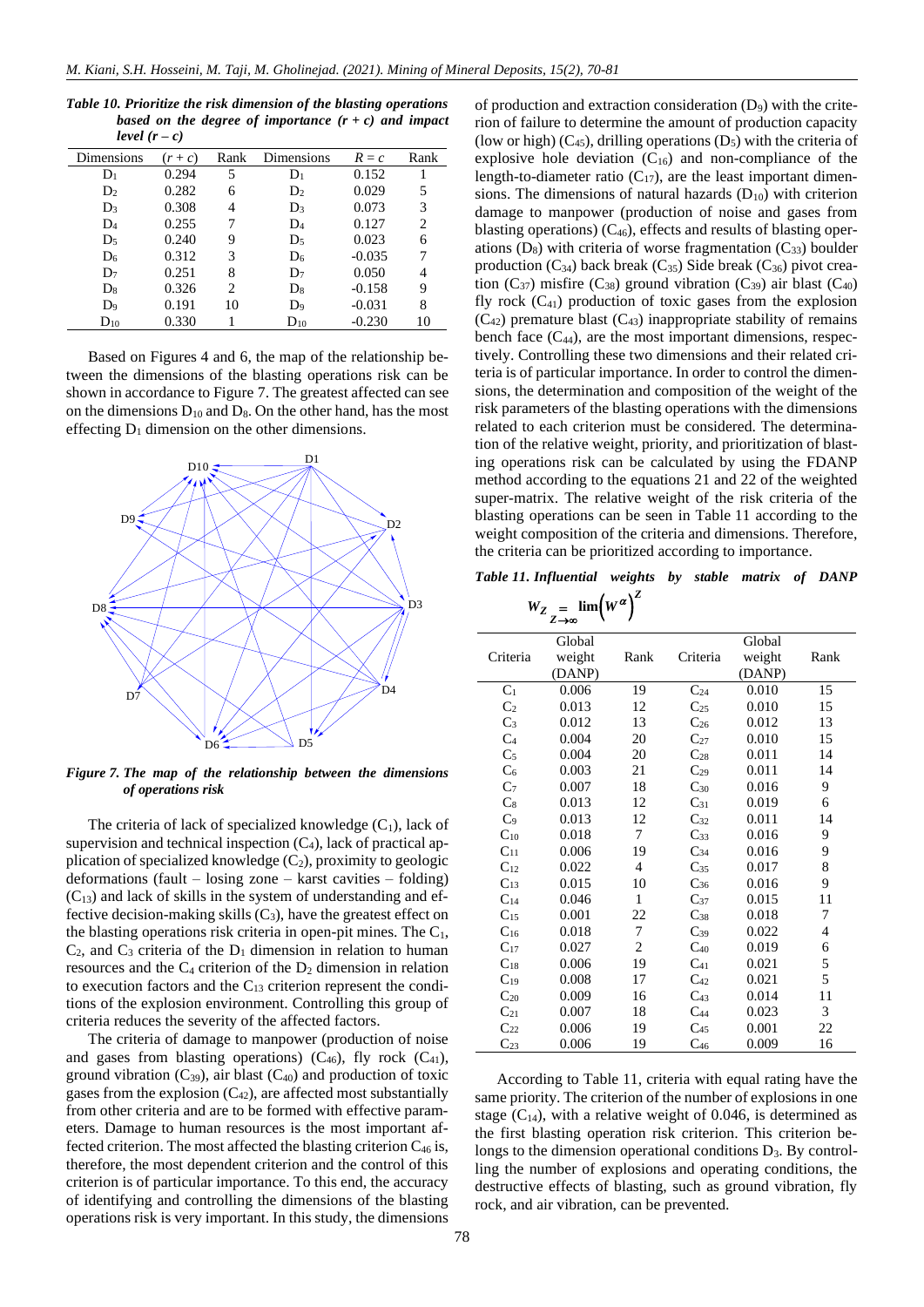Therefore, controlling this criterion reduces the risk of blasting operations and also reduces damage to the  $C_{46}$  criterion. Two criteria include joints and cracks  $(C_{15})$  and failure to determine the amount of production capacity (low or high) (C45), with a relative weight of 0.001 as the last criteria for blasting operations risk.

## **8. Conclusions**

The process of identifying risk involves identifying the causes and sources of risk as well as events and situations that can have overall outcomes on the goals and nature of the risk, identifying the blasting operation risk, the process of finding the hazards of the blasting operations, and recognizing and recording the blasting risks. To proceed, identifying situations that can affect the achievement of project goals is fundamental. For this purpose, while identifying the blasting operation risk, all the existing controls, such as design specifications, people, processes, and systems, must be identified. Therefore, it should be noted that the risk criteria for blasting operations in a mine project are interdependent. By taking into account all the relevant criteria for blasting operations and incorporating all the dependencies, using techniques that are able to model the interactions of the criteria will provide more accurate results. In this research, the significance and extent of the effectiveness of the criteria and the dimensions of the blasting operation risk on each other, and the determination of the relations of 46 criteria and 10 dimensions affecting the blasting operations risk by the fuzzy DEMATEL method have been investigated. In order to combine the weight of the criteria and dimensions, and to determine the relative weight of the criteria in order to prioritize the risk criteria of the blasting operation, the FDANP method was considered. By using the FDEMATEL technique, each criterion on the criteria of the other levels (same, higher, and lower levels) affects each of them. In this case, the identification of the most effective and most affected criterion and the dimensions of the blasting operations risk are carried out with greater precision. Lack of specialized knowledge  $(C_1)$ , lack of supervision and technical inspection  $(C_4)$  and lack of practical application of specialized knowledge  $(C_2)$  were identified as the most influential criteria. Criteria damage to manpower (production of noise and gases from blasting operations)  $(C_{46})$ , fly rock  $(C_{41})$  and ground vibration  $(C_{39})$  will be affected the most from other criteria. The criterion implement the explosion plan without respecting the design principles  $(C_{12})$  shows the greatest interaction with other criteria and the criterion failure to determine the amount of production capacity (low or high)  $(C_{45})$  has the least interaction with other criteria. By measuring the dimension of human resources  $(D_1)$ , which is the most influential dimension, and then natural hazards  $(D_{10})$ , which has the greatest interaction with other dimensions, have been affected the most. Dimension production and extraction consideration  $(D_9)$  has the least interaction with other dimensions and is less important. According to the FDANP method and the prioritization of the blasting operations risk criteria based on the relative weights of the criteria, number of explosions in one stage  $(C_{14})$  is the first criterion of blasting operations risk. By controlling this criterion and its related dimension, it is possible to prevent the consequences and destructive consequences of blasting operations. Therefore, controlling this criterion reduces the risk of blasting operations and also reduces the damage to the  $C_{46}$  criterion. Two criteria for joints and cracks  $(C_{15})$  and failure to

determine the amount of production capacity (low or high) (C45) are the latest criteria for the blasting operations risk. Therefore, the identification and control of all criteria for blasting operations is necessary in order to reduce the damage to manpower. With this in mind, reducing the damage to manpower and reducing the risk of blasting operations in mines will take place. In order to reduce the destructive effects of blasting operations, with full knowledge of how to create effective factors, affected factors, and methods of prevention and control of these consequences, two favorable results will be achieved: the reduction of damage caused by undesirable consequences and the assignment of a greater share of the energy of blasting to the desired outcomes.

### **Acknowledgements**

The authors would like to thank Mining Engineering Department, Islamic Azad University (South Tehran Branch) for supporting this research.

### **References**

- <span id="page-9-0"></span>Paithankar, A. (2011). *Hazard identification and risk analysis in mining industry*. A thesis submitted in partial fulfillment of the requirements for the degree of bachelor of technology in mining engineering. National Institute of Technology Rourkela, Department of Mining Engineering, India.
- <span id="page-9-1"></span>Taji, M. (2008). The classification of open pit mine blast results by BBSR. *Proceedings of the 1 the National Symposium on Blasting Engineering and Industrial Explosives*, 1-6.
- <span id="page-9-2"></span>Taji, M., Ataei, M., Goshtasbi, K., & Osanloo, M. (2012). ODM: A new approach for open pit mine blasting evaluation. *Journal of Vibration and Control*, *19*(11), 1738-1752. <https://doi.org/10.1177/1077546312439911>
- <span id="page-9-3"></span>Monjezi, M., Bahrami, A., Varjani, A.Y., & Sayadi, A.R. (2011). Prediction and controlling of flyrock in blasting operation using artificial neural network. *Arabian Journal of Geosciences*, *4*(3-4), 421-425. <https://doi.org/10.1007/s12517-009-0091-8>
- <span id="page-9-4"></span>Armaghani, D.J., Hajihassani, M., Mohamad, E.T., Marto, A., & Noorani, S.A. (2013). Blasting-induced flyrock and ground vibration prediction through an expert artificial neural network based on particle swarm optimization. *Arabian Journal of Geosciences*, *7*(12), 5383-5396. <https://doi.org/10.1007/s12517-013-1174-0>
- <span id="page-9-5"></span>**61** Sayadi, A., Monjezi, M., Talebi, N., & Khandelwal, M. (2013). A comparative study on the application of various artificial neural networks to simultaneous prediction of rock fragmentation and backbreak. *Journal of Rock Mechanics and Geotechnical Engineering*, *5*(4), 318-324. <https://doi.org/10.1016/j.jrmge.2013.05.007>
- <span id="page-9-6"></span>Saadat, M., Khandelwal, M., & Monjezi, M. (2014). An ANN-based approach to predict blast-induced ground vibration of Gol-E-Gohar iron ore mine, Iran. *Journal of Rock Mechanics and Geotechnical Engineering*, *6*(1), 67-76. <https://doi.org/10.1016/j.jrmge.2013.11.001>
- <span id="page-9-7"></span>Marto, A., Hajihassani, M., Jahed Armaghani, D., Tonnizam Mohamad, E., & Makhtar, A.M. (2014). A novel approach for blast-induced flyrock prediction based on imperialist competitive algorithm and artificial neural network. *The Scientific World Journal*, (2014), 1-11. <https://doi.org/10.1155/2014/643715>
- <span id="page-9-8"></span>Trivedi, R., Singh, T.N., & Raina, A.K. (2014). Prediction of blast-induced flyrock in Indian limestone mines using neural networks. *Journal of Rock Mechanics and Geotechnical Engineering*, *6*(5), 447-454. <https://doi.org/10.1016/j.jrmge.2014.07.003>
- <span id="page-9-9"></span>Faramarzi, F., Mansouri, H., & Ebrahimi Farsangi, M.A. (2013). A rock engineering systems based model to predict rock fragmentation by blasting. *International Journal of Rock Mechanics and Mining Sciences*, (60), 82-9[4.https://doi.org/10.1016/j.ijrmms.2012.12.045](https://doi.org/10.1016/j.ijrmms.2012.12.045)
- <span id="page-9-10"></span>Faramarzi, F., Mansouri, H., & Farsangi, M.A.E. (2014). Development of rock engineering systems-based models for flyrock risk analysis and prediction of flyrock distance in surface blasting. *Rock Mechanics and Rock Engineering*, *47*(4), 1291-1306. [https://doi.org/10.1007/s00603-](https://doi.org/10.1007/s00603-013-0460-1) [013-0460-1](https://doi.org/10.1007/s00603-013-0460-1)
- <span id="page-9-11"></span>[12] Singh, P.K., Roy, M.P., Paswan, R.K., Sarim, M.D., Kumar, S., & Ranjan Jha, R. (2016). Rock fragmentation control in opencast blasting. *Journal of Rock Mechanics and Geotechnical Engineering*, (8), 225-237. <https://doi.org/10.1016/j.jrmge.2015.10.005>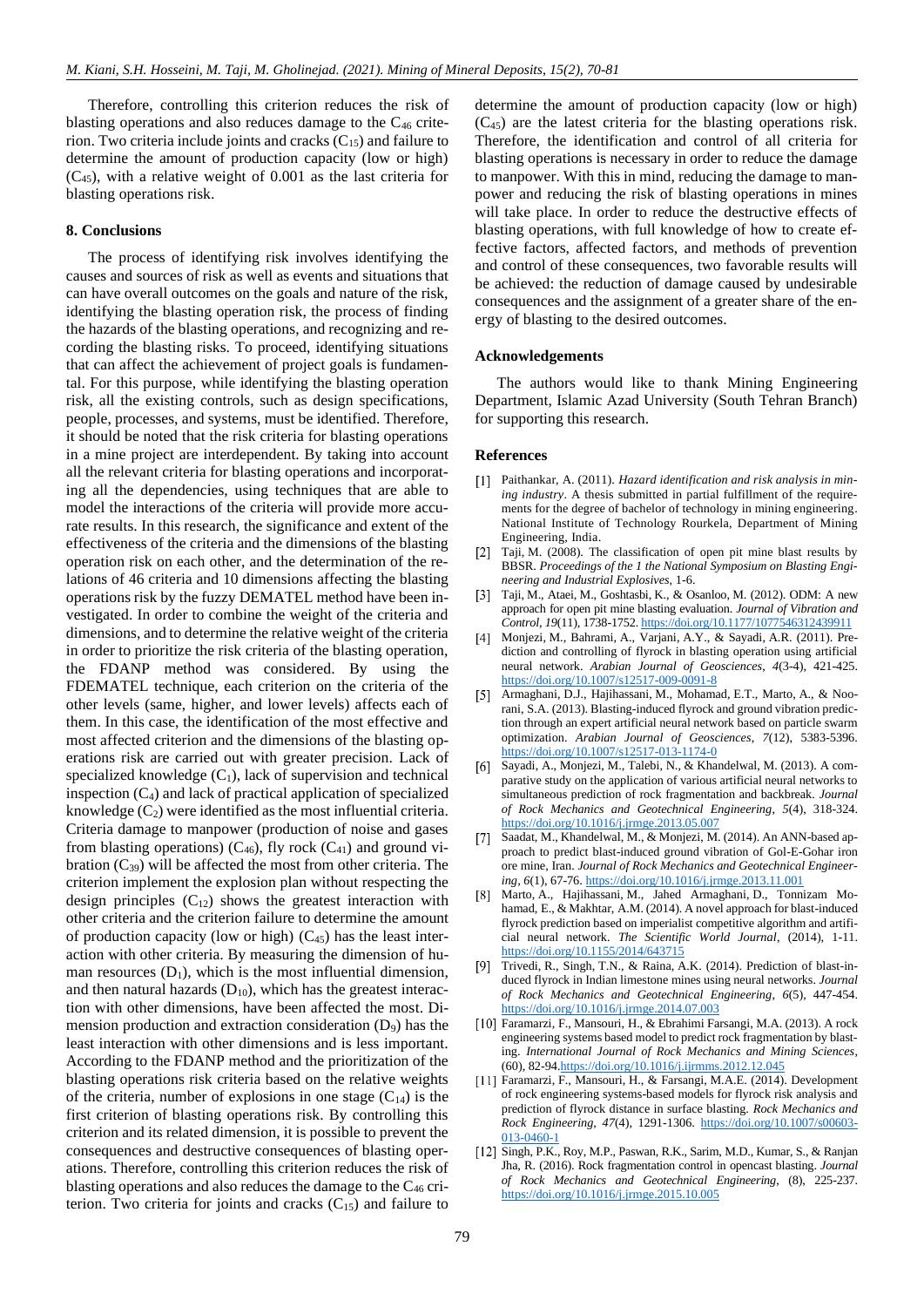- <span id="page-10-0"></span>Ghaeini, N., Mousakhani, M., Amnieh, H.B., & Jafari, A. (2017). Prediction of blasting-induced fragmentation in Meydook copper mine using empirical, statistical, and mutual information models. *Arabian Journal of Geosciences*, *10*(18), 23-28. <https://doi.org/10.1007/s12517-017-3189-4>
- <span id="page-10-1"></span>[14] Ghasemi, E. (2017). Particle swarm optimization approach for forecasting backbreak induced by bench blasting. *Neural Computing and Applications*, *28*(7), 1855-1862. <https://doi.org/10.1007/s00521-016-2182-2>
- <span id="page-10-2"></span>[15] Yari, M., Bagherpour, R., & Jamali, S. (2017). Development of an evaluation system for blasting patterns to provide efficient production. *Journal of Intelligent Manufacturing*, *28*(4), 975-984. <https://doi.org/10.1007/s10845-015-1036-6>
- <span id="page-10-3"></span>[16] Li, C.W., & Tzeng, G.H. (2009). Identification of a threshold value for the DEMATEL method using the maximum mean deentropy algorithm to find critical services provided by a semiconductor intellectual property mall. *International Journal of Expert Systems with Applications, 8*(1), 9891-989. <https://doi.org/10.1012/j.eswa.2009.01.073>
- <span id="page-10-4"></span>Vujanovic, D., Momcilovic, V., Bojovic, N., & Papic, V. (2012). Evaluation of vehicle fleet maintenance management indicators by application of DEMATEL and ANP. *Expert Systems with Applications*, *39*(12), 10552-10563. [https://doi.org/10.1016/j.eswa.2012.](https://doi/10.1016/j.eswa.2012) 02.159
- <span id="page-10-5"></span>[18] Saaty, T.L. (1996). *The analytic network process*. Arlington, United State: RWS Publications, Expert Choice, Inc.
- <span id="page-10-6"></span>[19] Saaty, T.L. (2006). Rank from comparisons and from ratings in the analytic hierarchy/network processes*. European Journal of Operational Reserch*, *168*(2), 557-570. [https://doi.org/10.1016/j.e](https://doi.org/10.1016/j.)jor.2004.04.032
- <span id="page-10-7"></span>[20] Lee, W.S., Yi Hou Huang, A., Chang, Y.Y., & Cheng, C.M. (2011). Analysis of decision making factors for equity investment by DEMATEL and Analytic Network Process. *International Journal of Expert Systems with Applications*, *38*(7), 8375-8383[. https://doi.org/10.1016/j.eswa.2011.01.027](https://doi.org/10.1016/j.eswa.2011.01.027)
- <span id="page-10-8"></span>Gabus, A., & Fontela, E. (1972). *World problems an invitation to further thought within the framework of DEMATEL*. Geneva, Switzerland: Battelle Geneva Research Centre.
- <span id="page-10-9"></span>Gabus, A., & Fontela, E. (1973). *Perceptions of the world problematique: Communication procedure communicating*.
- <span id="page-10-10"></span>[23] Wu, W.W. (2008). Choosing knowledge management strategies by using a combined ANP and DEMATEL approach. *Expert Systems with Applications*, 35(3), 828-835. [https://doi.org/10.1016/j.e](https://doi/10.1016/j.)swa.2007.07.025
- <span id="page-10-11"></span>[24] Ou Yang, Y.P., Shieh, H.M., & Tzeng, G.H. (2013). A VIKOR technique based on DEMATEL and ANP for information security risk control assessment. *Information Sciences*, *232*(2013), 482-500. <https://doi.org/10.1016/j.ins.2011.09.012>
- <span id="page-10-12"></span>Dagdeviren, M., & Yuksel, I. (2010). A fuzzy analytic network process (ANP) model for measurement of the sectoral competition level (SCL). *[Expert Systems with Applications](https://www.researchgate.net/journal/0957-4174_Expert_Systems_with_Applications)*, *37*(2), 1005-1014. [https://doi.org/](https://doi.org/10.1016/j.ijhm.2007.07.029)[10.1016/j.eswa.2009.05.074](https://www.researchgate.net/deref/http%3A%2F%2Fdx.doi.org%2F10.1016%2Fj.eswa.2009.05.074)
- <span id="page-10-13"></span>[26] Chou, T.-Y., Hsu, C.-L., & Chen, M.-C. (2008). A fuzzy multi-criteria decision model for international tourist hotels location selection. *International Journal of Hospitality Management*, *27*(2), 293-301.
- <span id="page-10-14"></span>[27] Zadeh, L.A. (1975). The concept of a linguistic variable and its ap plication to approximate reasoning. *Information Sciences*, *8*(4), 199-249. [https://doi.org/10.1016/0020-0255\(75\)90046-8](https://doi.org/10.1016/0020-0255(75)90046-8)
- <span id="page-10-15"></span>[28] Li, R.J. (1999). Fuzzy method in group decision making. *Computers and Mathematics with Applications*, *38*(1), 91-101. [https://doi.org/10.1016/S0898-1221\(99\)00172-8](https://doi.org/10.1016/S0898-1221(99)00172-8)
- <span id="page-10-16"></span>[29] Lee, H.S., Tzeng, G.H., Yeih, W., Wang, Y.J., & Yang, S.C. (2013). Revised DEMATEL: Resolving the Infeasibility of DEMATEL. *Applied Mathematical Modelling*, *37*(2013), 6746-6757. [https://doi.org/10.1012/j.apm.2](https://doi.org/10.1012/j.apm.)013.01.016
- <span id="page-10-17"></span>[30] Kuan, M.J., & Chen, Y.M. (2014). A hybrid MCDM framework combined with DEMATEL-based ANP to evaluate enterprise technological innovation capabilities assessment. *Decision Science Letters*, *3*(4), 491-502. <https://doi.org/10.5267/j.dsl.2014.6.003>

## **Класифікація критеріїв ризику та оцінка вибухових робіт на кар'єрах із використанням методу FDANP (аналітичної мережі нечітких процесів прийняття рішень)**

### М. Кіані, С.Х. Хоссейні, М. Таджі, М. Голінеджад

**Мета.** Розробка класифікації критеріїв оцінки ризиків на кар'єрах із використанням методу аналітичної мережі нечітких процесів прийняття рішень на основі фактичної інформації та її комплексного аналізу.

**Методика.** В даному дослідженні були вивчені взаємозв'язки 46 критеріїв і 10 параметрів, що впливають на ризик вибухових робіт, з метою визначення значущості, ефективності, відносної ваги критеріїв та параметрів, а також визначення пріоритетності критеріїв ризику вибухових операцій. Для цього був використаний метод FDANP, який являє собою комбінацію методу FDEMATEL (Fuzzy Decision Making Trial and Evaluation Laboratory) і методу FANP.

**Результати.** Встановлено, що в оцінці ризиків відсутність спеціалізованих знань (С<sub>1</sub>) є найбільш важливим критерієм. Відзначається, що критерій завданих збитків робочій силі (C46) відчуває найбільший вплив з боку інших критеріїв. Критерій виконання плану вибуху без урахування проектних принципів (C12) найбільше взаємодіє з іншими критеріями, а критерій нездатності визначення обсягу виробничої потужності (низький або високий) (C45) взаємодіє з іншими критеріями найменше. Згідно з методом FDANP, кількість вибухів на одній стадії (C14) є першим критерієм ризику вибухових робіт. При порівнянні параметрів виявлено, що людські ресурси (D1) є найбільш ефективним параметром, а стихійні лиха (D10) найсильніше взаємодіють з іншими параметрами та найбільш схильні до їх впливу. Визначено, що параметр впливу виробництва та видобутку (D9) менше всього взаємодіє з іншими параметрами і менш важливий.

**Наукова новизна.** Науково обґрунтовані математичні взаємозв'язки між величинами ризику підривних робіт. Встановлено, що, контролюючи критерій (C14), можна запобігти руйнівним наслідкам вибухових робіт, а управління даним критерієм знижує ризики вибухових робіт, а також зменшує шкоду за критерієм C46.

**Практична значимість.** Зменшення руйнівного впливу вибухових робіт може призвести до двох сприятливих результатів: скорочення збитку, викликаного небажаними наслідками вибуху, і спрямованому використанню більшої частки енергії вибухових робіт для отримання бажаних результатів

*Ключові слова: оцінка вибухових робіт, вибухові роботи, кар'єр, метод FDANP*

## **Классификация критериев риска и оценка взрывных работ на карьерах с использованием метода FDANP (аналитической сети нечетких процессов принятия решений)**

### М. Киани, С.Х. Хоссейни, М. Таджи, М. Голинеджад

**Цель.** Разработка классификации критериев оценки рисков на карьерах с использованием метода аналитической сети нечетких процессов принятия решений на основе фактической информации и ее комплексного анализа.

**Методика.** В данном исследовании были изучены взаимосвязи 46 критериев и 10 параметров, влияющих на риск взрывных работ, с целью определения значимости, эффективности, относительного веса критериев и параметров, а также определения приоритетности критериев риска взрывных операций. Для этого был использован метод FDANP, который представляет собой комбинацию метода FDEMATEL (Fuzzy Decision Making Trial and Evaluation Laboratory) и метода FANP.

Результаты. Установлено, что в оценке рисков отсутствие специализированных знаний (C<sub>1</sub>) является наиболее важным критерием. Отмечается, что критерий нанесенного ущерба рабочей силе (C46) испытывает наибольшее влияние со стороны других критериев. Критерий выполнения плана взрыва без учета проектных принципов (C12) больше всего взаимодействует с другими критериями, а критерий неспособности определения объема производственной мощности (низкий или высокий) (C45) взаимодействует с